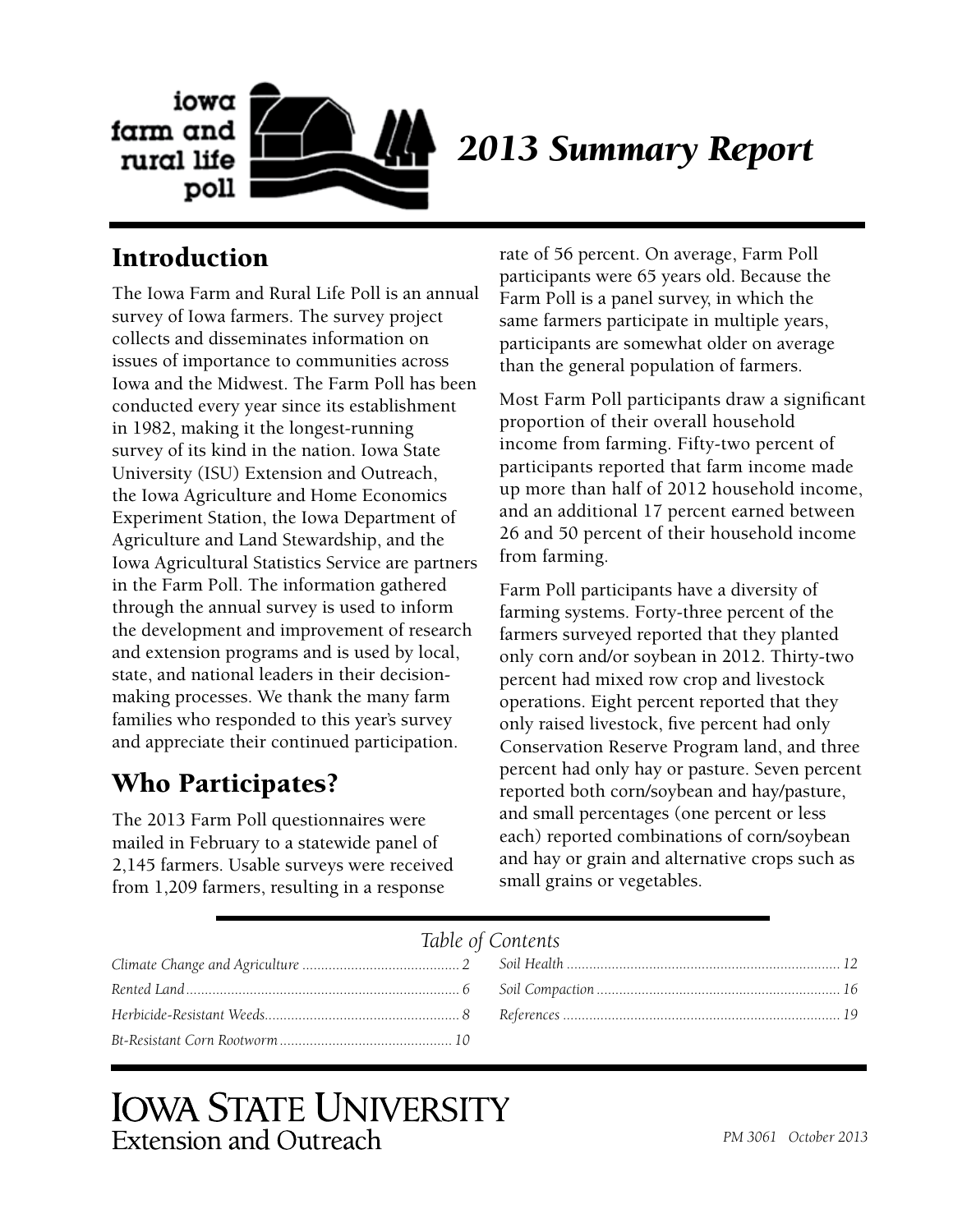<span id="page-1-0"></span>This year's Farm Poll focused on a range of issues that are important to Iowa's agricultural communities and to all Iowans. Topics included climate change and agriculture, herbicideresistant weeds and Bt-resistant corn rootworm, and management of soil health, including soil compaction. The survey also posed a number of questions about rented land.

Copies of this report and previous Farm Poll reports are available from your local county Extension office, the Extension Distribution Center (www.extension.iastate.edu/store), Extension Sociology (www.soc.iastate.edu/ extension/farmpoll), or from the authors.

# Climate Change and Agriculture

Iowa has experienced numerous weather extremes over the last several years, with extreme rain events, floods, drought, and temperature volatility leading to significant impacts on agricultural productivity. Such extreme weather events are predicted to become more common in Iowa and across the Corn Belt in the future.<sup>1</sup> The potential long-term impacts of climate change on food production are of significant societal concern, and agricultural scientists and other stakeholders believe that the agricultural community must improve the resilience of agricultural systems to ensure long-term food security.<sup>2,3</sup> This year's Farm Poll posed a series of questions about climate change beliefs, concerns about weather-related threats to agriculture, and attitudes regarding different types of potential responses. Several of the questions were also included in the 2011 Farm Poll survey, allowing us to compare data from 2011 and 2013.

## *Beliefs about climate change*

In 2011, the Farm Poll survey posed a question set with five categories that represent different beliefs about whether climate change is occurring, and if so, what are its causes (table 1). In 2013, the same question was asked to measure how farmer beliefs might have changed over time. This section presents results only for the 852 farmers who participated in both surveys.

Recognizing that we only have data from two years, some marked changes were evident. The proportion of farmers who believed that climate change is occurring and due primarily to human activities increased from 11 percent to 16 percent, while the percentage who indicated that there is not enough evidence to know with certainty that climate change is occurring dropped from 27 percent to 23 percent (table 1). The proportions in the other categories shifted only slightly between 2011 and 2013.

| Table 1. Chinate Change Bellets, familiers who participated in both the ZVTT and ZVTS Surveys |      |            |
|-----------------------------------------------------------------------------------------------|------|------------|
|                                                                                               | 2011 | 2013       |
|                                                                                               |      | Percentage |
| Climate change is occurring, and it is caused mostly by human activities                      | 11   | 16         |
| Climate change is occurring, and it is caused more or less equally by natural                 | 35   | 37         |
| Climate change is occurring, and it is caused mostly by natural changes in the                | 23   | 22         |
| There is not sufficient evidence to know with certainty whether climate change is             | 27   | 23         |
|                                                                                               | 5    | 3          |

| Table 1. Climate Change Beliefs, farmers who participated in both the 2011 and 2013 surveys |  |  |
|---------------------------------------------------------------------------------------------|--|--|
|                                                                                             |  |  |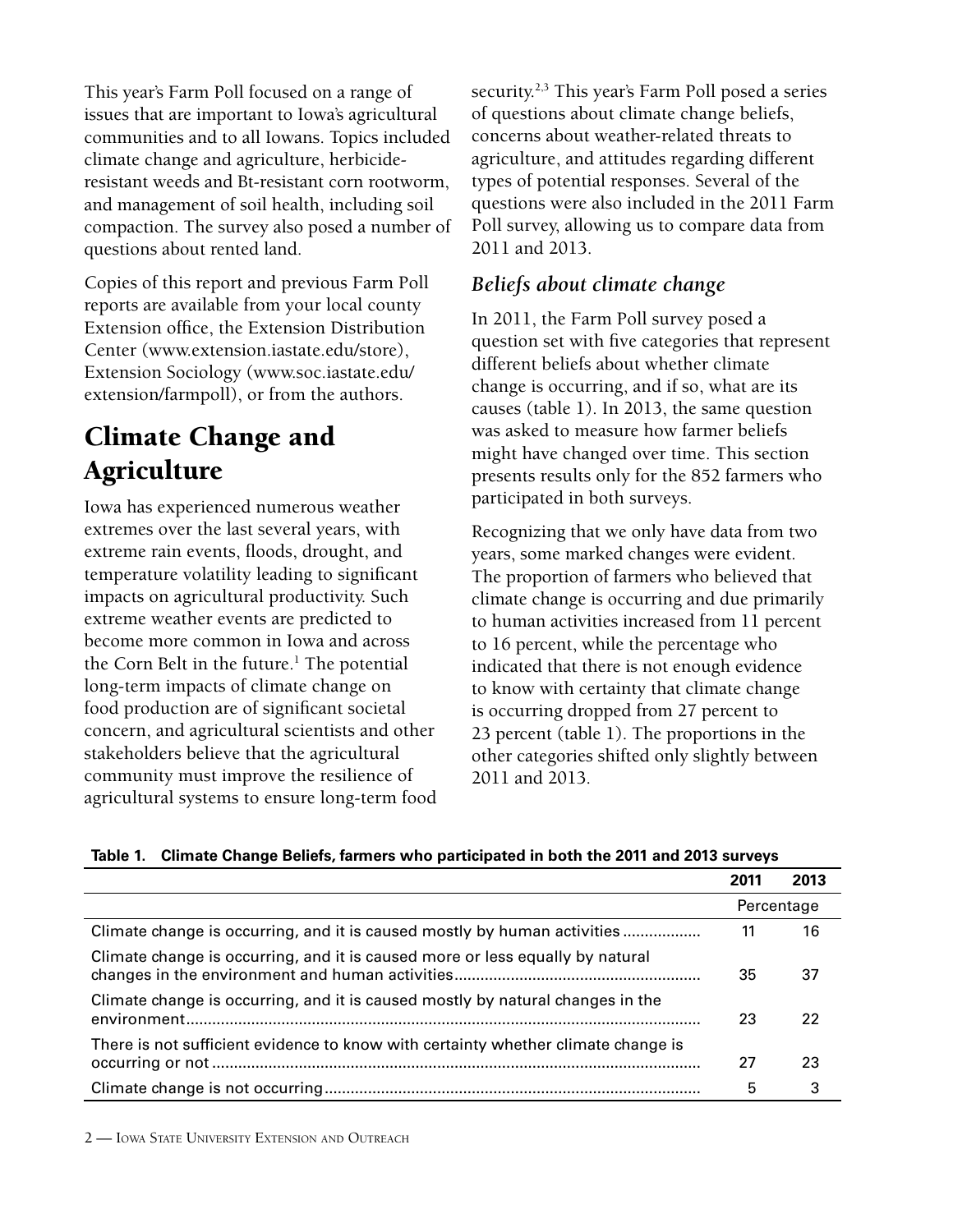## *What influences farmers' beliefs about climate change?*

Farmers were asked to consider how their perspectives on climate change may have been influenced by extreme weather and/or agencies and organizations. The introductory text, "thinking back over the last five years, how much influence have the following had on your beliefs about climate change?," was provided and farmers were asked to rate six items on a scale from 1 (no influence) to 4 (strong influence) (table 2).

Of the six categories, the two weather-related options were rated as having the greatest influence on climate change beliefs. Fortynine percent of farmers indicated that drought had been a moderate or strong influence on their beliefs about climate change, and 41 percent expressed the same about extreme rains and flooding (table 2). Among the four types of organizations listed, ISU Extension and Outreach was most influential, with 28 percent of farmers indicating a moderate or strong influence. Environmental groups and government agencies followed at 21 and 20 percent, respectively, and farm groups were rated as the least influential of the six factors (14 percent moderate or strong influence).

## *Concerns about weather-related threats*

Scientists have predicted that several weather and climate-related threats to agricultural productivity will become more prevalent in

the Midwest in the coming years.<sup>1</sup> The Farm Poll survey provided a list of some of those predicted changes and asked farmers to rate their level of concern about them becoming "potential problems for their farm operation in the future" on a four-point scale ranging from "not concerned" to "very concerned."

Not surprisingly, given that all of Iowa was considered to be in moderate to extreme drought at the time of the survey, farmers rated "longer dry periods and drought" as their highest concern, with 67 percent of farmers selecting concerned or very concerned (table 3). Following in importance were increased insect pressure and increased soil erosion, with sixty percent of farmers selecting either concerned or very concerned for those items. Similar percentages were concerned or very concerned about increases in heat stress on crops (59 percent), weed pressure (58 percent), and crop diseases (56 percent). Farmers expressed less concern about some water-related threats. Smaller percentages were concerned or very concerned about increases in loss of nutrients into waterways (49 percent), more frequent extreme rains (44 percent), saturated soils (33 percent), and flooding (25 percent).

Three statements regarding general concerns about weather variability that were posed in 2011 were repeated in 2013. Farmers were asked to rate their level of agreement with each statement on a scale from 1 (strongly disagree) to 5 (strongly agree). Nearly half of farmers in

| No<br>influence | Slight<br>influence | <b>Moderate</b><br>influence | <b>Strong</b><br>influence |
|-----------------|---------------------|------------------------------|----------------------------|
|                 |                     | $-$ Percentage $-$           |                            |
| 23              | 28                  | 31                           | 18                         |
| 25              | 34                  | 28                           | 13                         |
| 34              | 38                  | 24                           | 4                          |
| 48              | 31                  | 15                           | 6                          |
| 44              | 36                  | 17                           | 3                          |
| 48              | 39                  | 12                           | 2                          |

#### **Table 2. Influences on farmer beliefs about climate change**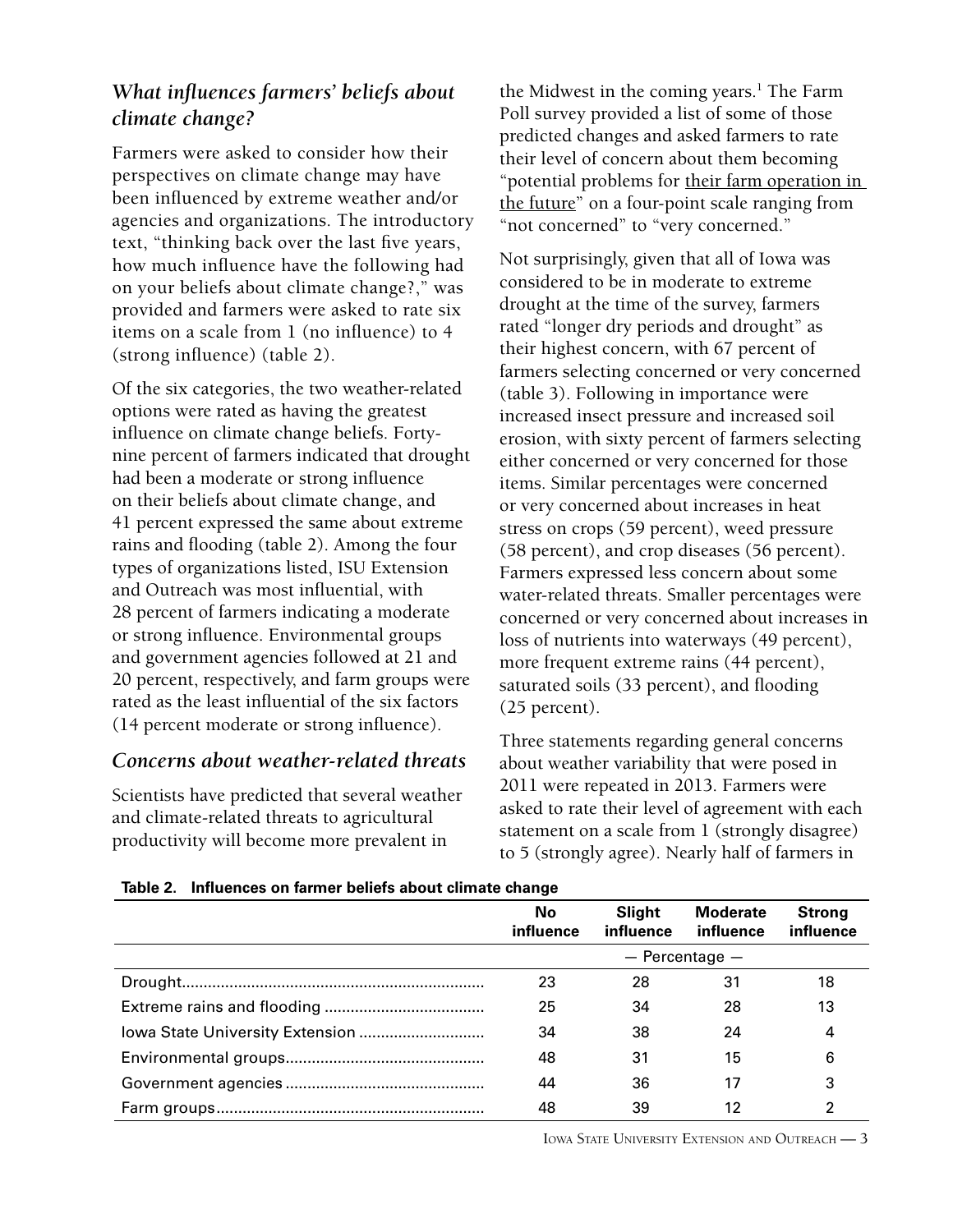|                                               | <b>Not</b><br>concerned | Slightly<br>concerned | Concerned          | <b>Verv</b><br>concerned |
|-----------------------------------------------|-------------------------|-----------------------|--------------------|--------------------------|
|                                               |                         |                       | $-$ Percentage $-$ |                          |
|                                               | 8                       | 25                    | 45                 | 22                       |
|                                               | 8                       | 31                    | 48                 | 12                       |
|                                               | 12                      | 28                    | 40                 | 20                       |
|                                               | 10                      | 31                    | 44                 | 15                       |
|                                               | 12                      | 31                    | 46                 | 12                       |
|                                               | 9                       | 34                    | 45                 | 11                       |
|                                               | 16                      | 35                    | 38                 | 11                       |
|                                               | 17                      | 39                    | 35                 | 9                        |
| Increases in saturated soils and ponded water | 24                      | 43                    | 28                 | 5                        |
|                                               | 41                      | 34                    | 20                 | 5                        |

#### **Table 3. Concerns about predicted impacts of climate change**

both surveys agreed or strongly agreed with the statement, "I believe that extreme weather events will happen more frequently in the future"(table 4). Forty-four percent of the respondents in both surveys agreed that they were concerned about the potential impacts of climate change on their farm operations. While levels of levels of agreement were stable, disagreement declined and uncertainty increased for both statements. For the third statement, "climate change is not a big issue because human ingenuity will enable us to adapt to changes," the proportion of farmers who agreed dropped from 34 percent in 2011 to 29 percent in 2013, and disagreement rose from 30 to 35 percent. Statistical comparisons (paired samples t-tests) of responses from the

852 farmers who participated in both years found statistically significant<sup>4</sup> differences for all three of the items.

### *Attitudes toward potential actions*

A number of items that assessed farmers' level of support for a variety of individual and collective actions in response to increasing weather variability and climate change in 2011 were also repeated in 2013. There were several noteworthy shifts over the two-year period. The 2011 questions were developed following several unusually wet years with extreme rain events, while 2012 was an exceptionally dry year in Iowa. As might be expected given the 2012 drought, levels of agreement on two waterrelated items declined. Agreement with the

|  |  |  | Table 4. Concerns about climate change, farmers who participated in both the 2011 and 2013 surveys |
|--|--|--|----------------------------------------------------------------------------------------------------|
|--|--|--|----------------------------------------------------------------------------------------------------|

|                                                                                         |      | <b>Stronalv</b><br>disagree | <b>Disagree</b> | Uncertain          | Agree | <b>Strongly</b><br>agree |
|-----------------------------------------------------------------------------------------|------|-----------------------------|-----------------|--------------------|-------|--------------------------|
|                                                                                         |      |                             |                 | $-$ Percentage $-$ |       |                          |
| I believe that extreme weather events will                                              | 2011 | 6                           | 16              | 33                 | 37    | 9                        |
| happen more frequently in the future                                                    | 2013 | 3                           | 12              | 40                 | 34    | 12                       |
| I am concerned about the potential impacts                                              | 2011 | 10                          | 17              | 29                 | 35    | 9                        |
| of climate change on my farm operation                                                  | 2013 | 4                           | 18              | 34                 | 36    | 8                        |
| Climate change is not a big issue because<br>human ingenuity will enable us to adapt to | 2011 | 9                           | 21              | 37                 | 29    | 5                        |
|                                                                                         | 2013 | 9                           | 26              | 37                 | 24    | 5                        |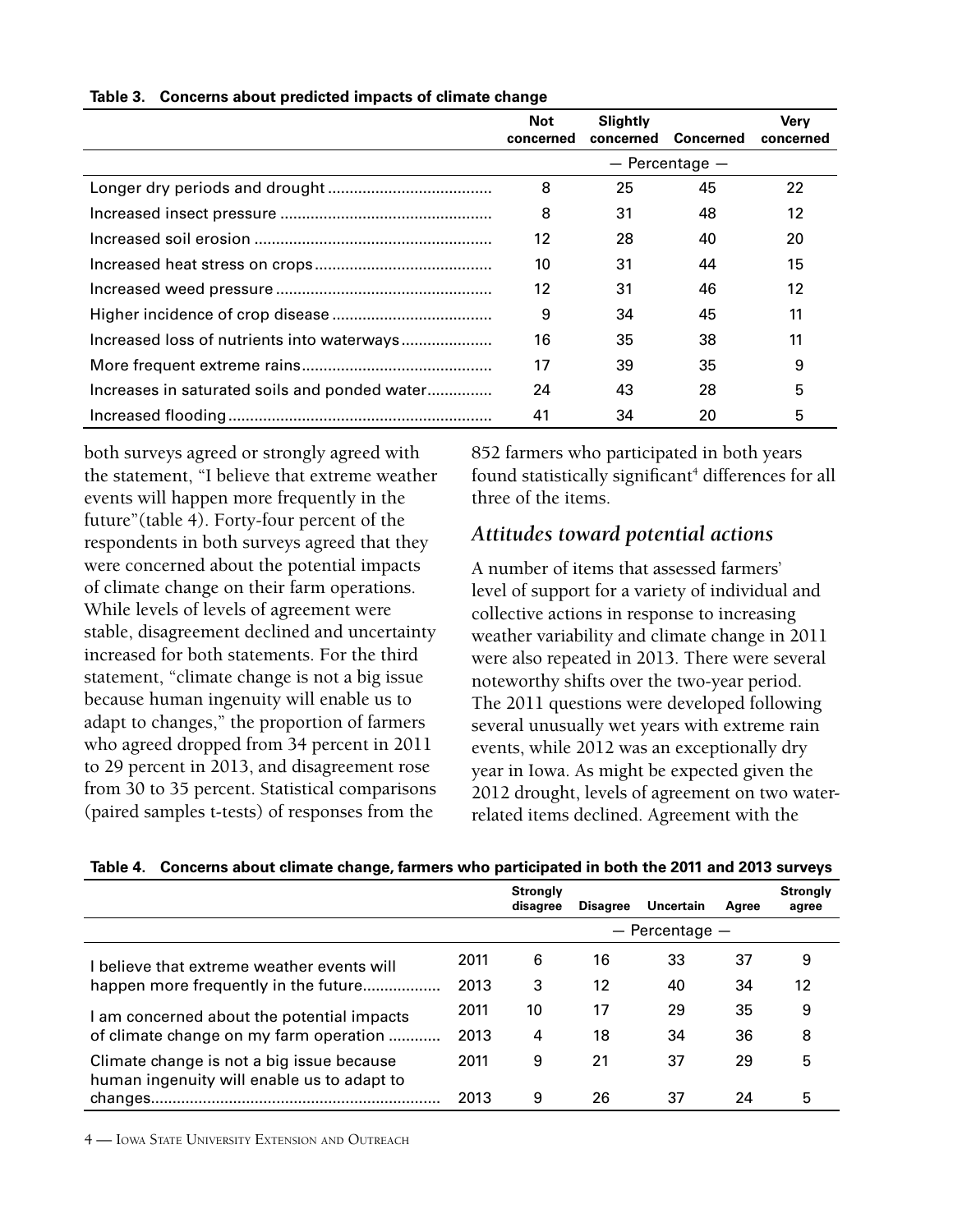statement, "Iowa farmers should take additional steps to protect their land from increased precipitation," declined from 62 to 53 percent, and support for the statement, "Iowa farmers should increase investment in agricultural drainage systems (tile, ditches) to prepare for increased precipitation" dropped from 45 percent agreement to 37 percent (table 5).

The proportion of farmers who agreed that seed companies should develop crop varieties adapted to changes in weather patterns rose from 62 percent in 2011 to 69 percent in 2013 (table 5). The percentage of respondents who agreed that ISU Extension and Outreach should do more to help farmers and landowners to prepare for increased weather variability rose from 33 to 35 percent. Levels of uncertainty on that item also rose substantially, from 42 to 47 percent, while disagreement declined from 25 to 18 percent.

Two items focused on reduction of greenhouse gas (GHG) emissions.5 Nationwide, agriculture

produces approximately seven percent of all GHGs. Iowa's share of GHGs from agriculture, at 26 percent, is relatively high compared to other states.<sup>6</sup> Farmers were asked to rate their agreement with the statement, "Government should do more to reduce the nation's greenhouse gas emissions and other potential causes of climate change." The distribution of responses on this item shifted between 2011 and 2013: disagreement declined from 39 percent to 33 percent and agreement rose to 34 percent from 31 percent (table 5). The last item—posed only in 2013—asked respondents whether or not they as individual farmers should reduce GHG emissions from their own operations: 33 percent disagreed and 26 percent agreed, with 42 percent uncertain. Statistical comparisons (paired samples t-tests) of the 2011 and 2013 responses from the 852 farmers who participated in both years found statistically significant differences for all items except for "Iowa farmers should take additional steps to protect their land from increased precipitation."

|                                                                                                                                                |      | <b>Strongly</b><br>disagree |    | Disagree Uncertain | Agree | <b>Strongly</b><br>agree |
|------------------------------------------------------------------------------------------------------------------------------------------------|------|-----------------------------|----|--------------------|-------|--------------------------|
|                                                                                                                                                |      |                             |    | $-$ Percentage $-$ |       |                          |
| Seed companies should be developing crop<br>varieties adapted to coming changes in weather                                                     | 2011 | 4                           | 7  | 28                 | 56    | 6                        |
|                                                                                                                                                | 2013 | 1                           | 5  | 25                 | 60    | 9                        |
| lowa farmers should take additional steps to                                                                                                   | 2011 | 4                           | 12 | 22                 | 53    | 9                        |
| protect their land from increased precipitation                                                                                                | 2013 | 2                           | 11 | 36                 | 46    | 7                        |
| lowa farmers should increase investment in<br>agricultural drainage systems (tile, ditches) to                                                 | 2011 | 5                           | 15 | 36                 | 39    | 6                        |
|                                                                                                                                                | 2013 | $\overline{2}$              | 16 | 44                 | 34    | 3                        |
| lowa State University Extension should do<br>more to help farmers and landlords to prepare<br>for increased weather variability (2013)/climate | 2011 | 6                           | 19 | 42                 | 29    | 4                        |
|                                                                                                                                                | 2013 | 3                           | 15 | 47                 | 32    | 3                        |
| Government should do more to reduce the<br>nation's greenhouse gas emissions and other                                                         | 2011 | 16                          | 23 | 30                 | 23    | 8                        |
|                                                                                                                                                | 2013 | 13                          | 20 | 34                 | 24    | 10                       |
| I should reduce greenhouse gas emissions from                                                                                                  | 2011 |                             |    |                    |       |                          |
|                                                                                                                                                | 2013 | 10                          | 23 | 42                 | 22    | 4                        |

**Table 5. Attitudes towards potential responses to climate change, farmers who participated in both the 2011 and 2013 surveys**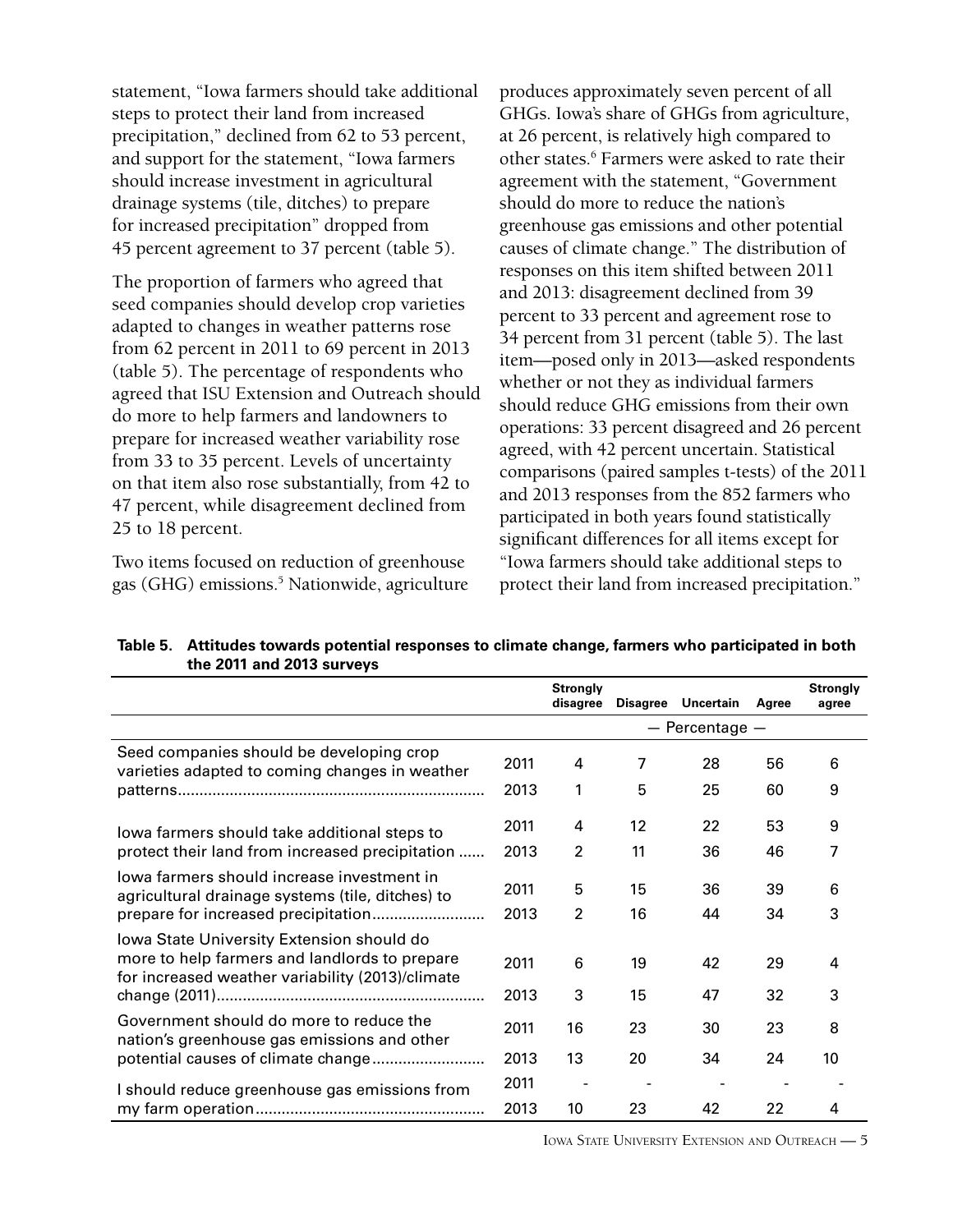# <span id="page-5-0"></span>Rented Land

More than half of Iowa's farmland is rented, yet with few exceptions<sup>7</sup> relatively little research has focused on issues related to rented land. Periodically, the Farm Poll includes questions about rented farmland to learn more about who owns it and how it is managed. This year's questions focused on several dimensions of landlord-tenant relationships. Forty-five percent of Farm Poll respondents reported that they rent farmland. This section reports data only for those farmers who reported that they rent land.

On average, respondents rented 392 acres in 2012. Most farmers who rent land reported multiple landlords, and the average number of landlords was 2.8. Thirty-six percent of farmers had a single landlord, 23 percent two, 16 percent three, 10 percent had four, and six percent reported that they rent from five landlords. The remaining nine percent of farmers reported between six and 24 landlords (table 6).

#### **Table 6. Number of landlords**

| Percent |
|---------|
| 36      |
| 23      |
| 16      |
| 10      |
| ิค      |
|         |

The fact that most farmers who rent land have multiple landlords provides a challenge to survey research on landlord characteristics. To avoid making the survey questionnaire overly complex by asking about multiple landlords, farmers were asked to report on the landlord from whom they had rented the most land in 2012.

Several questions focused on landlord characteristics and ties to the land. Farmers were provided several categorical questions and asked to select the options "that best describe" their landlord. The gender distribution of

primary landlords was 62 percent male and 38 percent female. Just over half of farmers characterized their landlord as either a former farmer (34 percent) or the spouse of a former farmer (17 percent) (table 7). Twenty-nine percent selected "inheritor of farmland." Eight percent were investors with some family ties to the land, and six percent were investors with no family ties. Three percent selected the category "farmland management firm" and three percent reported that the largest parcel was rented from the government.

| Table 7. Landlord type, largest parcel rented |
|-----------------------------------------------|
|-----------------------------------------------|

|                                                                  | Percent |
|------------------------------------------------------------------|---------|
| A former farmer who used to<br>farm the land                     | 34      |
| The spouse of a former farmer<br>who used to farm the land       | 17      |
| An inheritor of farmland                                         | 29      |
| An individual investor with<br>family ties to the land           | 8       |
| An individual investor with no<br>direct family ties to the land | 6       |
| A farmland management firm                                       | 3       |
| City/County/State                                                | 3       |

Farmers were also asked where their landlord lived in relation to the rented land. Twenty-two percent reported that they lived on the land (table 8). Nearly half (47 percent) indicated that the landlord lived within 25 miles of the land. Six percent reported that the landlord lived between 25 and 49 miles from the land, and 8 percent reported that they lived 50 to 149 miles away. Seventeen percent reported that their primary landlord lived more than 150 miles from the land. Nineteen percent of farmers reported that their primary landlord lived outside of Iowa. Thus, over two-thirds of primary landlords lived relatively close to their land, and more than 80 percent within a few hours' drive.

The next question examined familial or social ties to the primary landlord. Forty-four percent of tenants reported that the landlord from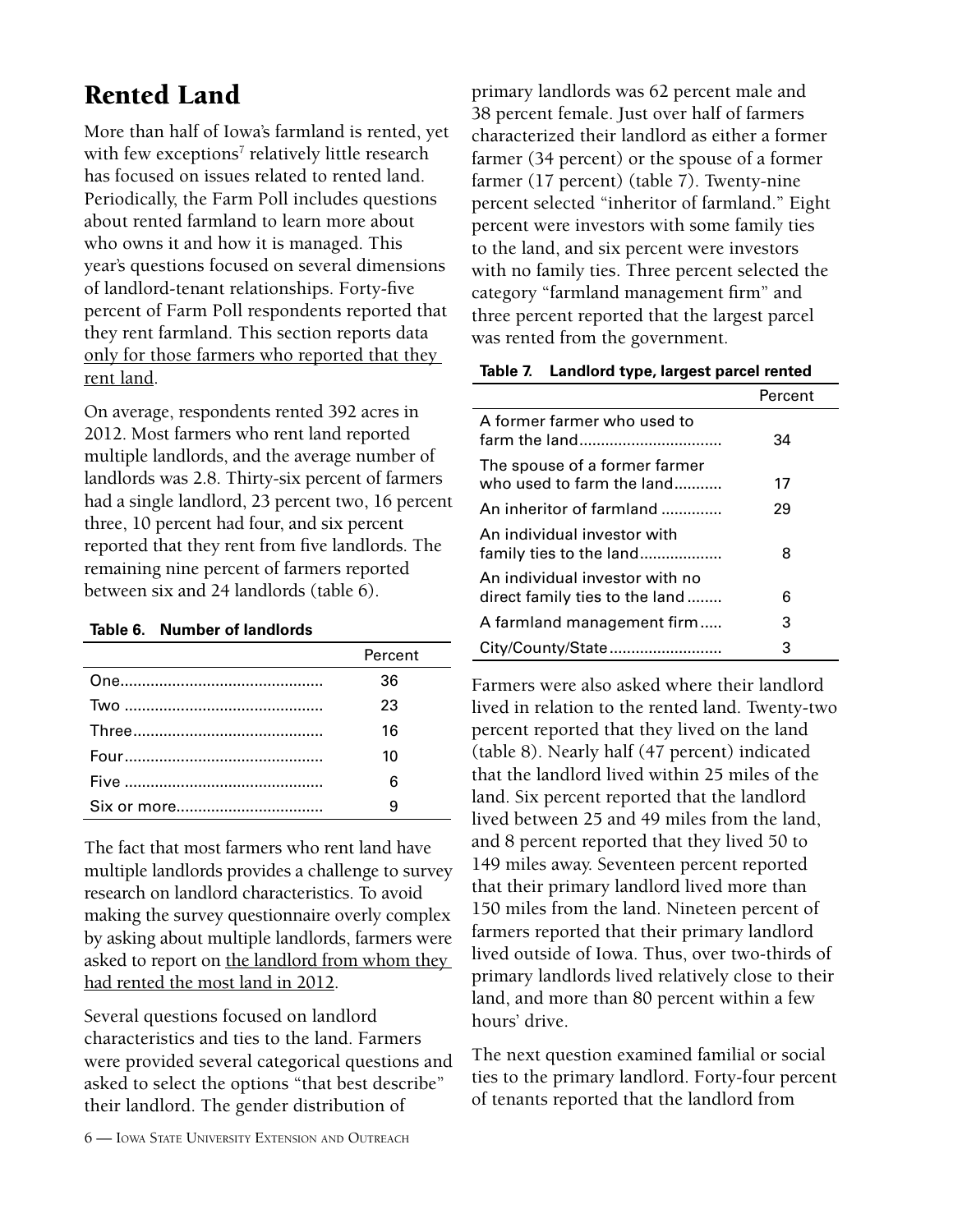| residence, largest parcel rented |         |  |
|----------------------------------|---------|--|
|                                  | Percent |  |
|                                  | 22      |  |
| Within 25 miles of the land      | 47      |  |
| 25 to 49 miles from the land     | 6       |  |
| 50 to 149 miles from the land    | 8       |  |
| 150 miles or more from the land  | 17      |  |

**Table 8. Distance from land to landlord** 

whom they rented the largest parcel of land was a relative (table 9). Twenty-one percent characterized their landlord as a friend of the family. Twenty-nine percent were neither a relative nor a friend of the family. Small percentages rented from a company or financial institution (4 percent) or from another type of entity (2 percent).

| Table 9. Farmer relationship with landlord, |
|---------------------------------------------|
| largest parcel rented                       |

|                                                                  | Percent |
|------------------------------------------------------------------|---------|
|                                                                  | 44      |
|                                                                  | 21      |
| A person who is neither a relative<br>nor a friend of the family | 29      |
| A company or financial institution                               |         |
|                                                                  |         |

Respondents who rented land were also asked to estimate how many years they had rented land from their primary landlord. Responses ranged from less than one year to 70 years. The average length of time that they had rented land from their primary landlord was 18.7 years.

Several questions focused on farmer-landlord communication. Farmers reported that they had communicated with their landlords about farming practices an average of 14 times over the previous year. Communication about soil and water conservation was less frequent, at seven times over the past year. Farmers were also asked to estimate how many times their primary landlord had visited the land they rent over the past year. Excluding the landlords who lived on the land, farmers estimated that landlords

had visited an average of 23 times. Sixteen percent reported zero visits, 28 percent between one and two visits, 20 percent three to five visits, and 16 percent between 6 and 10 visits. The remaining 21 percent reported that their landlords visited the land more than 10 times.

A small percentage of farmers reported that their landlords communicated or visited on a daily basis, or 365 times per year. Because a small number of relatively high observations can inflate averages, the median was also calculated for each of the three communication-related variables. As can be seen from table 10, the median numbers for communication and visitation were substantially lower than the averages.

| Table 10. Communication with landlord, largest |
|------------------------------------------------|
| parcel rented                                  |

| parcer renteu                                                                                                                        |         |        |
|--------------------------------------------------------------------------------------------------------------------------------------|---------|--------|
|                                                                                                                                      | Average | Median |
| Over the past year, about<br>how many times did you<br>communicate with your<br>landlord about farming<br>practices?                 | 14      | 4      |
| Over the past year, about<br>how many times did you<br>communicate with your<br>landlord about soil and water<br>conservation needs? |         | 2      |
| Over the past year, about how<br>many times did your landlord<br>visit the land you rent?                                            | 23      | 3      |

Farmers were also asked to categorize their lease agreement for the largest parcel that they rented in 2012. Eighty-two percent reported a cash rent agreement, with 45 percent indicating that the agreement was written, and 37 percent verbal (table 11). Nineteen percent reported a crop share arrangement, with 12 percent indicating that their crop share lease agreements were verbal, compared to 7 percent written.

A final question asked farmers to indicate how the responsibility for addressing soil and water conservation needs on the land they rent was distributed. Thirty-eight percent reported that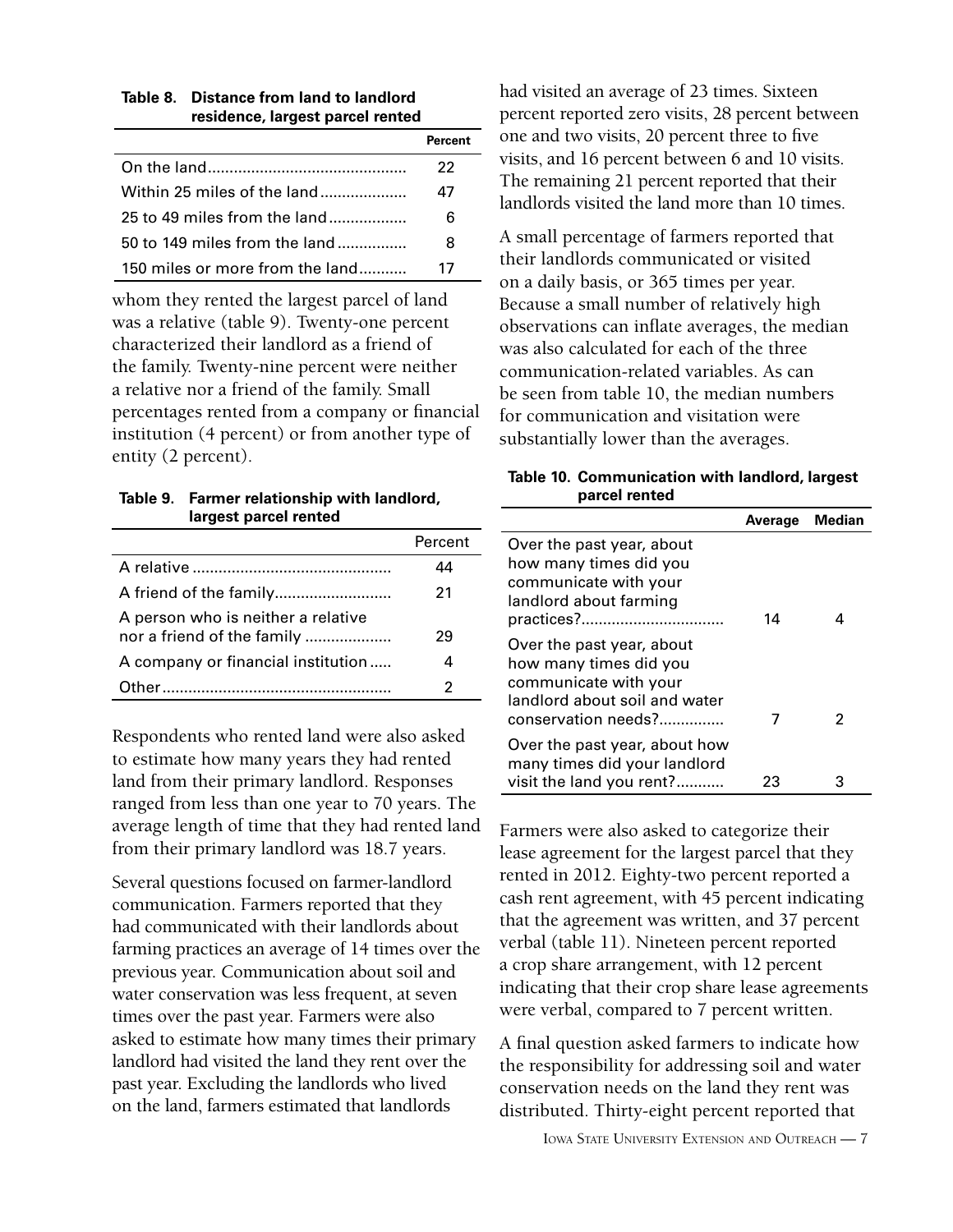<span id="page-7-0"></span>they were solely responsible for conservation decisions, and 34 percent indicated that they were primarily responsible, with landlord input (table 12). Nineteen percent reported that responsibility was shared equally. Seven percent indicated that their landlord was primarily responsible, with some input from them. Two percent reported that their landlord was solely responsible for addressing soil and water conservation needs.

**Table 11. Type of lease agreement, largest parcel rented**

|                              | <b>Percent</b> |
|------------------------------|----------------|
| Written cash rent agreement  | 45             |
| Verbal cash rent agreement   | 37             |
| Verbal crop share agreement  | 12             |
| Written crop share agreement |                |

#### **Table 12. Responsibility for addressing soil and water conservation needs, largest parcel rented**

|                                      | Percent |
|--------------------------------------|---------|
|                                      | 38      |
| Primarily me, with landlord input    | 34      |
| Equally me and my landlord           | 19      |
| Primarily my landlord, with my input |         |
|                                      |         |

#### **Table 13**

| $\overline{2}$                                                                                                                                         | $\boldsymbol{\zeta}$ and the contract of $\boldsymbol{\zeta}$ . We can the contract of the contract of<br>Fifty-two percent of respondents indicated |                    |               |  |  |
|--------------------------------------------------------------------------------------------------------------------------------------------------------|------------------------------------------------------------------------------------------------------------------------------------------------------|--------------------|---------------|--|--|
| Table 13. Experience with herbicide-resistant weeds                                                                                                    |                                                                                                                                                      |                    |               |  |  |
|                                                                                                                                                        | Yes                                                                                                                                                  | No.                | Don't<br>know |  |  |
|                                                                                                                                                        |                                                                                                                                                      | $-$ Percentage $-$ |               |  |  |
| In 2012, did you have weeds that were resistant to glyphosate (Roundup)                                                                                | 32                                                                                                                                                   | 56                 | 12            |  |  |
| In 2012, did you have weeds that were resistant to ALS inhibitor herbicides<br>(e.g., Classic, Harmony, Firstrate) in any of the fields that you farm? | 14                                                                                                                                                   | 65                 | 21            |  |  |
| In 2012, did you have weeds that were resistant to triazine herbicides in                                                                              | 5                                                                                                                                                    | 67                 | 28            |  |  |

In 2012, did you have weeds that were resistant to HPPD inhibitor herbicides (e.g., Callisto, Impact) in any of the fields that you farm? .................. 4 65 31 In 2012, did you have weeds that were resistant to PPO inhibitor herbicides (e.g., Flexstar, Authority, Kixor) in any of the fields that you farm?... 3 63 34

8 — Iowa State University Extension and Outreach

## Herbicide-Resistant Weeds

Weeds that have evolved resistance to herbicides are of increasing concern in Iowa and the Midwest. The 2013 Farm Poll included several question sets to better understand how Iowa farmers manage weeds and their experience with herbicide-resistant weeds. The questions were developed in partnership with the ISU Department of Agronomy.8 These questions were posed only to farmers who planted corn, soybeans, or other row crops in 2012.

Farmers were asked about their 2012 experience with herbicide-resistant weeds. Overall, 35 percent of farmers reported that they had weeds that they believed to be resistant to at least one herbicide group. Glyphosate resistance was most commonly cited, with 32 percent of farmers reporting glyphosate-resistant weeds (table 13). Weeds believed to be resistant to ALS inhibitor herbicides were reported by 14 percent of farmers. Lesser percentages reported weeds that were believed to be resistant to triazine herbicides (5 percent), HPPD inhibitor herbicides (4 percent), or PPO inhibitor herbicides (3 percent).

The next set of questions examined some general dimensions of weed management.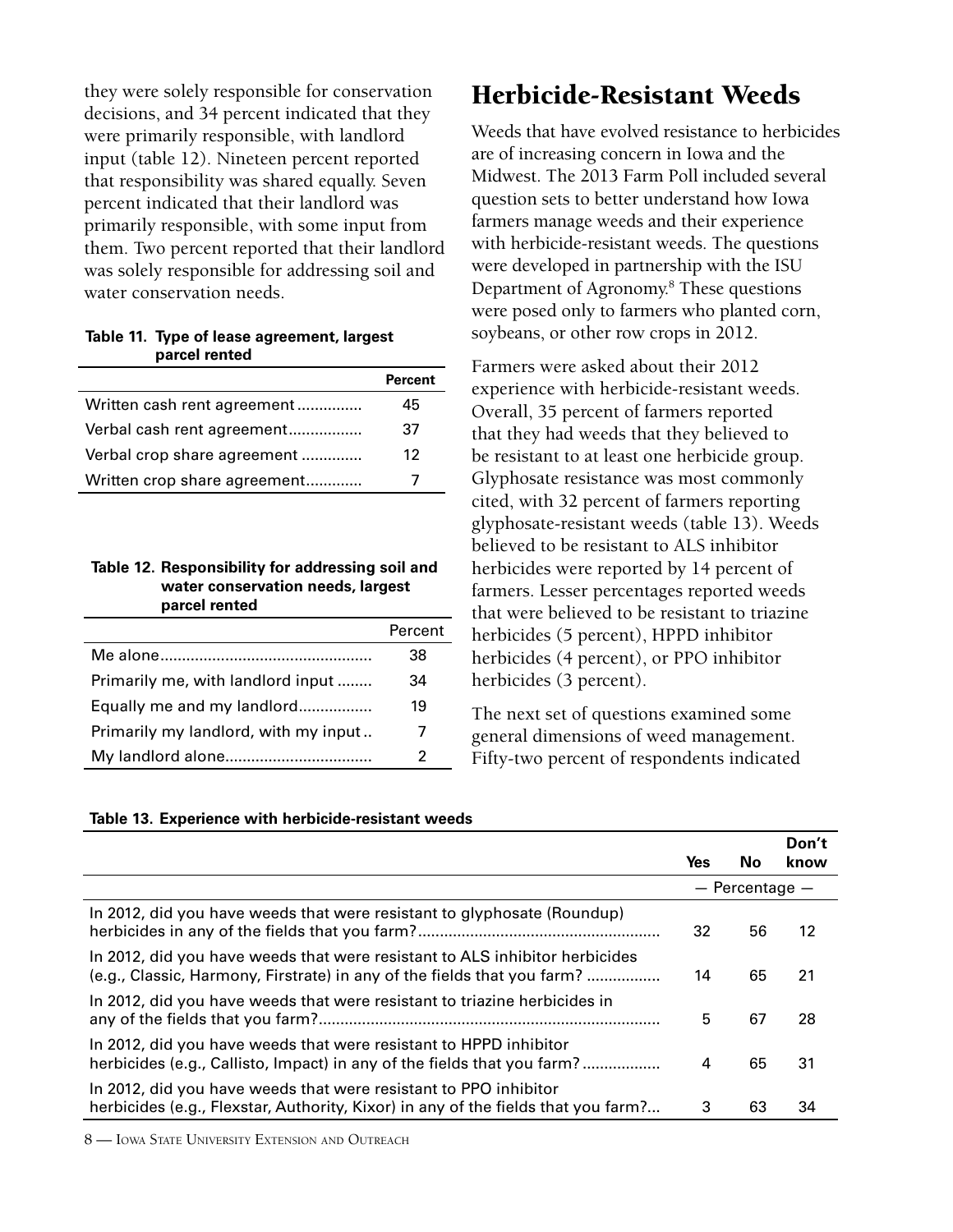|                                                                              | Yes | Nο                 | Don't<br>know |
|------------------------------------------------------------------------------|-----|--------------------|---------------|
|                                                                              |     | $-$ Percentage $-$ |               |
| Over the last five years, have you changed your weed management program      | 52  | 46                 | 2             |
| In the last five years, have you made more than one herbicide application to | 81  | 17                 | 2             |
|                                                                              | 45  | 54                 |               |
|                                                                              | 65  | 35                 | O             |

#### **Table 14. Management of herbicide-resistant weeds (part 1)**

that they had changed their weed management program in the past five years due to herbicideresistant weeds (table 14). Among farmers who reported having identified resistant weeds in their fields, 85 percent had changed their weed management program. Among those who had not found resistant weeds in their fields, 34 percent had made a change. Less than half of farmers (45 percent) reported that they develop their own herbicide programs, and 65 percent indicated that they hire custom applicators to do at least some of their spraying.

The next set of questions focused on herbicide use, and asked farmers to estimate the proportion of their cropland on which three practices were used in 2012. Ninety percent of respondents reported that they employed postemergence herbicides, and 64 percent applied them to over 75 percent of their land (table 15). Eighty-five percent reported use of soil-applied herbicides, with half of farmers applying them to greater than 75 percent of their cropland. Eighty-one percent indicated that they employed formal scouting methods to determine the need for postemergence spraying on at least some of their land.

A final question set provided a list of strategies that can be used to manage herbicide-resistant weeds. The two-stage questions asked farmers to (1) indicate whether or not they had ever used the practice and (2) rate their perception of each practice's effectiveness for managing herbicide-resistant weeds.

Crop rotation (93 percent) and multiple herbicide application timings (80 percent) were the most commonly used practices (table 16). Majorities of farmers had also managed weeds using tillage (74 percent), multiple modes of herbicide action used in a season (71 percent) and, multiple modes of herbicide action in each application (60 percent). Smaller percentages had employed higher planting rates (49 percent), hand weeding (29 percent), use of crop cultivars that are resistant to herbicides other than glyphosate (27 percent), mechanical weed control (25 percent), inclusion of a forage in rotations (23 percent), or cover crops (16 percent) to control weeds.

The most commonly used strategies for managing herbicide-resistant weeds were also rated as the most effective. Eightythree percent of farmers rated multiple

| Table 15. Percent of cropland on which selected weed management practices were used in 2012 |  |
|---------------------------------------------------------------------------------------------|--|
|---------------------------------------------------------------------------------------------|--|

|                                                     | <b>None</b>        |    | 1-50% 51-75% 76-100% |    |  |  |  |
|-----------------------------------------------------|--------------------|----|----------------------|----|--|--|--|
|                                                     | $-$ Percentage $-$ |    |                      |    |  |  |  |
|                                                     | 9                  |    | 14                   | 64 |  |  |  |
|                                                     | 15                 | 17 | 18                   | 50 |  |  |  |
| Formal scouting to determine need for postemergence |                    |    |                      |    |  |  |  |
|                                                     | 19                 | 15 | 15                   | 51 |  |  |  |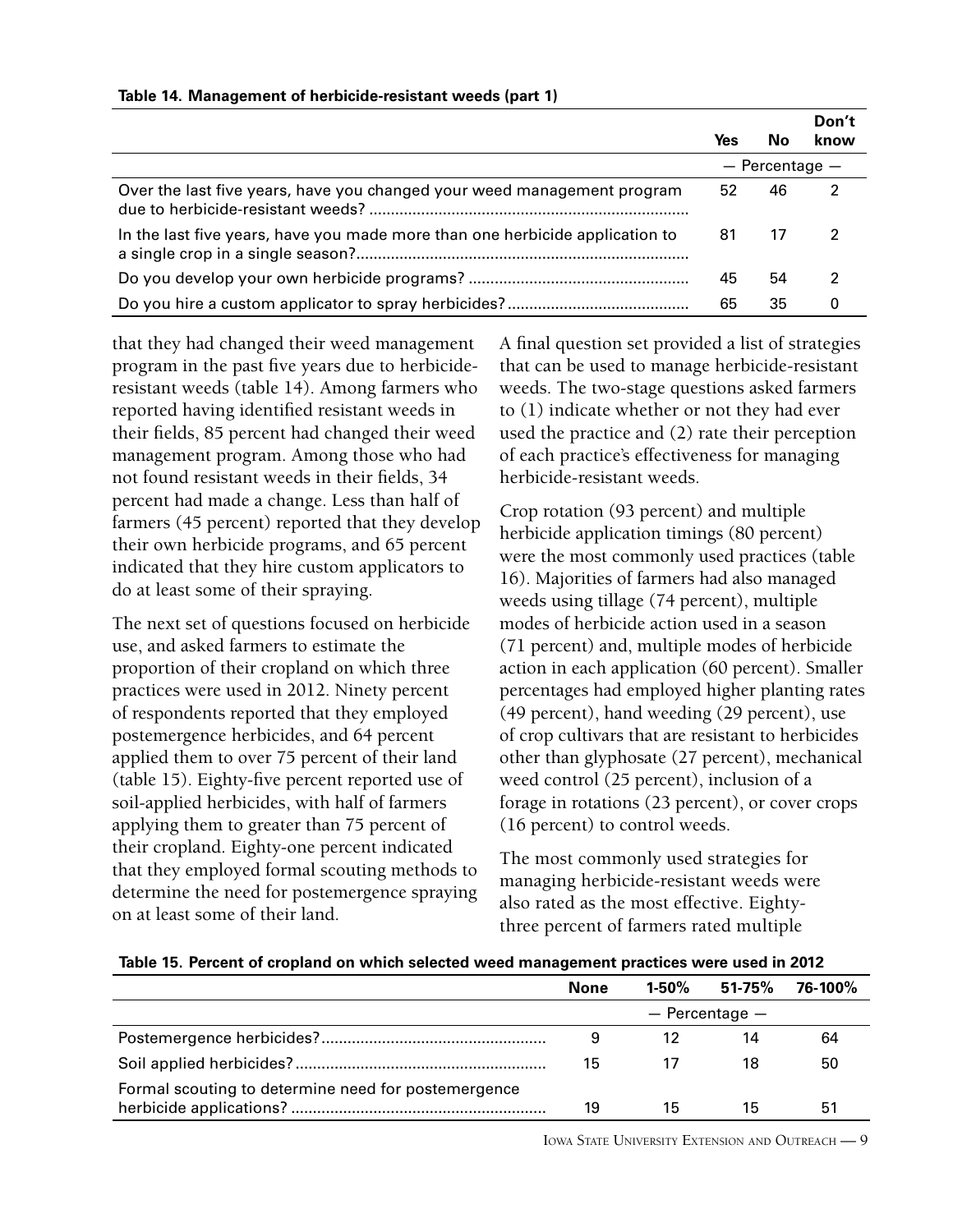<span id="page-9-0"></span>herbicide application timings as effective or very effective (table 16). Crop rotation (82 percent), multiple modes of herbicide action used in a season (78 percent), tillage (72 percent), and multiple modes of herbicide action in each application (70 percent) were also rated as effective or very effective management strategies by most farmers. Several practices were rated as effective or very effective by slight majorities: inclusion of a forage in the crop rotation (57 percent); handweeding (56 percent); and, mechanical weed control (i.e., cultivation) (55 percent). Fortysix percent of farmers rated use of cultivars resistant to herbicides other than glyphosate as effective or very effective. About 40 percent rated use of higher planting rates or cover crops as effective or very effective strategies for managing herbicide resistance.

## Bt-Resistant Corn Rootworm

Planting of corn that is genetically modified to express genes from *Bacillus thuringiensis* (Bt) is a primary means of preventing injury by larvae of the western corn rootworm (*Diabrotica virgifera*) in the Midwest. Populations of western corn rootworm that have developed resistance to these transgenic technologies have been found in Iowa and other Corn Belt states.<sup>10</sup> The 2013 Farm Poll included two sets of questions to better understand farmers' perspectives on the threat of Btresistant rootworms and potential management practices. The questions were developed in partnership with the ISU Department of Entomology. The question sets were asked only of farmers who planted corn, soybeans, or other row crops in 2012.

|                                                                      | Have you used<br>the practice? |                    | How effective do you think the practice is? |                              |                  |                          |                |
|----------------------------------------------------------------------|--------------------------------|--------------------|---------------------------------------------|------------------------------|------------------|--------------------------|----------------|
|                                                                      | <b>Yes</b>                     | No                 | <b>Not</b><br>effective<br>at all           | <b>Somewhat</b><br>effective | <b>Effective</b> | <b>Verv</b><br>effective | Don't<br>know  |
|                                                                      |                                | $-$ Percentage $-$ |                                             | $-$ Percentage $-$           |                  |                          |                |
| Rotation of crops                                                    | 93                             | 7                  | $\overline{2}$                              | 15                           | 41               | 41                       | $\overline{2}$ |
| Multiple herbicide application                                       | 80                             | 20                 | 1                                           | 9                            | 45               | 38                       | 7              |
|                                                                      | 74                             | 26                 | 3                                           | 21                           | 40               | 32                       | 4              |
| Multiple modes of herbicide<br>action used each season               | 71                             | 29                 | 1                                           | 9                            | 39               | 39                       | 13             |
| Multiple modes of herbicide<br>action used in each herbicide         | 60                             | 40                 | 1                                           | 11                           | 38               | 32                       | 18             |
| Higher planting rates                                                | 49                             | 51                 | 11                                          | 34                           | 29               | 11                       | 15             |
| Hand-weeding                                                         | 29                             | 71                 | 9                                           | 21                           | 31               | 25                       | 14             |
| Use of crop cultivars that are<br>resistant to herbicides other than | 27                             | 73                 | 5                                           | 15                           | 30               | 16                       | 35             |
| Mechanical weed control (i.e.                                        | 25                             | 76                 | 6                                           | 26                           | 39               | 16                       | 13             |
| Inclusion of a forage in the crop                                    | 23                             | 77                 | 3                                           | 18                           | 32               | 25                       | 23             |
| Use of a cover crop                                                  | 16                             | 84                 | 6                                           | 23                           | 29               | 11                       | 32             |

#### **Table 16. Management of herbicide-resistant weeds (part 2)**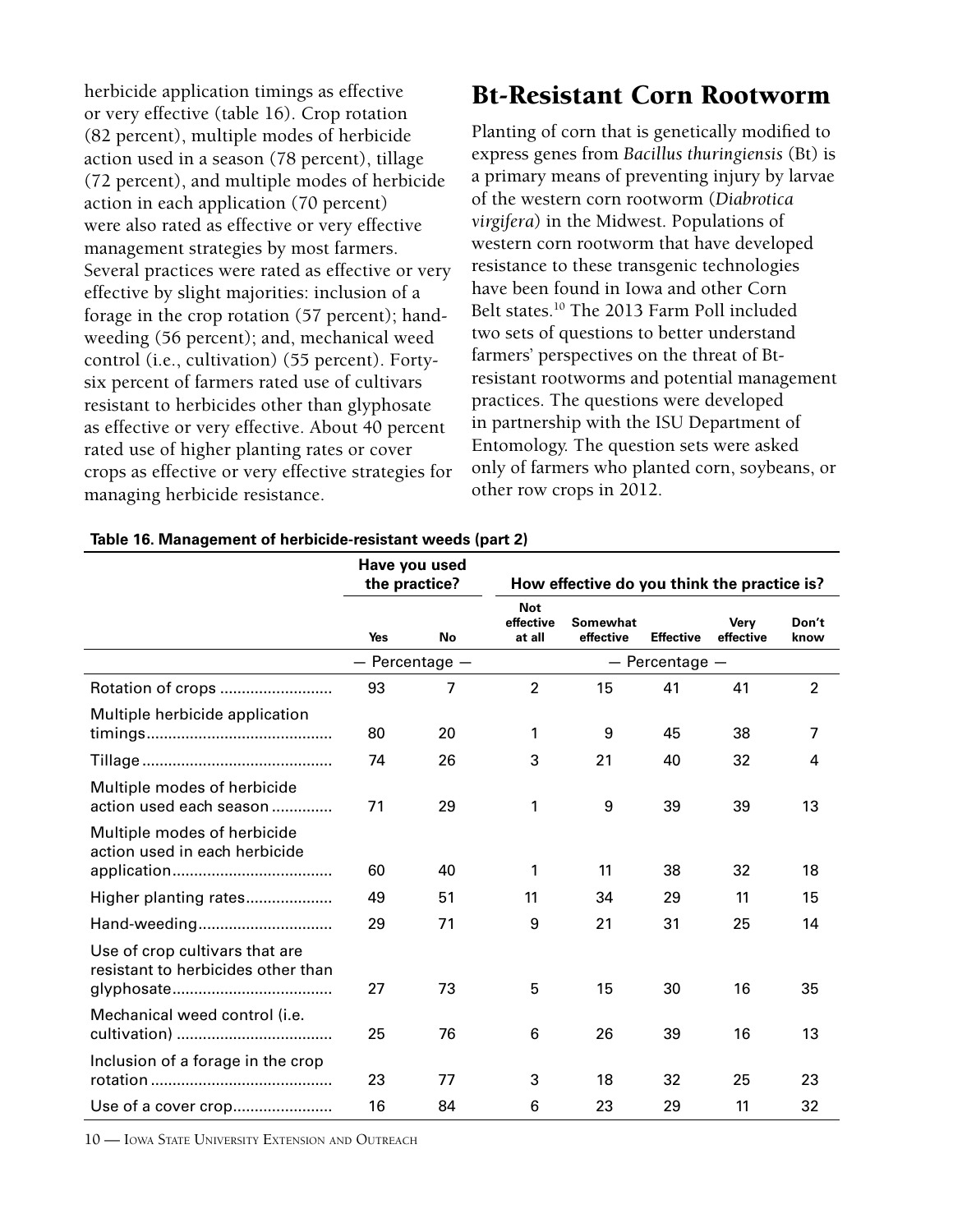The first two questions focused on awareness of and concern about corn rootworm. Sixty-nine percent of farmers indicated that they were aware that populations of Bt-resistant corn rootworm have been found in Iowa (table 17). Nineteen percent reported that they were not aware, and 13 percent replied that they did not know. Fiftythree percent reported concern that Bt-resistant corn rootworm will become major problem in Iowa, 28 percent were not concerned, and 20 percent selected "don't know."

Three questions centered on current management practices. When asked whether they had changed their approach to rootworm management over the past five years, 38 percent of farmers responded affirmatively (table 17). Seventy-seven percent of those who planned to plant corn in 2013 reported that they would use a rootworm-resistant variety.

The establishment of "refuge" areas of corn plants that do not express Bt genes is an important mechanism for maintaining rootworm susceptibility to Bt toxins. If farmers do not follow the refuge recommendations, this can lead to a rapid buildup of rootworm resistance to the Bt toxin. Respondents were asked whether or not farmers in their area generally comply with refuge requirements. Sixty-three percent reported that farmers in their area comply, seven percent indicated that they do not, and 31 percent selected "don't know" (table 17).

Another question set provided a list of practices that can be employed to reduce the risk of corn rootworm larvae damage to corn plants. The two-stage question set asked farmers to (1) indicate whether or not they had ever used the practice and (2) rate their perception of each practice's effectiveness for managing rootworm risk. The question set was prefaced by the introductory text, "The following is a list of methods for reducing the risk of corn rootworm injury. Please indicate whether you have used each method and provide your opinion about each method's effectiveness for managing rootworm risk. Please provide your opinion about effectiveness whether you have used it or not."

Rotation of corn and soybean (93 percent), planting of rootworm-resistant corn (86 percent), and following the "refuge" requirement (86 percent) were the most commonly reported practices (table 18). Majorities of farmers reported that they had employed seed treatments (76 percent), planted corn varieties with multiple traits (73 percent), or rotation of Bt traits (51 percent). Smaller percentages indicated that they had scouted for adult rootworms in July or August (45 percent), used soil insecticides (42 percent), rated root injury (29 percent), extended their rotations to include a third crop (15 percent), or applied foliar spray to control adult corn rootworm (13 percent).

|                                                                       | Yes | No                 | Don't<br>know |
|-----------------------------------------------------------------------|-----|--------------------|---------------|
|                                                                       |     | $-$ Percentage $-$ |               |
| Are you aware that populations of western corn rootworms that         | 69  | 19                 | 13            |
| Do you worry that Bt-resistant corn rootworm will become a            | 53  | 28                 | 20            |
| Over the last 5 years, have you changed your approach to              | 38  | 58                 | 5             |
| If you plant corn in 2013, will you use a rootworm-resistant variety? | 77  | 15                 |               |
| Do farmers in your area generally comply with "refuge"                | 63  |                    | 31            |

#### **Table 17. Corn rootworm management (part 1)**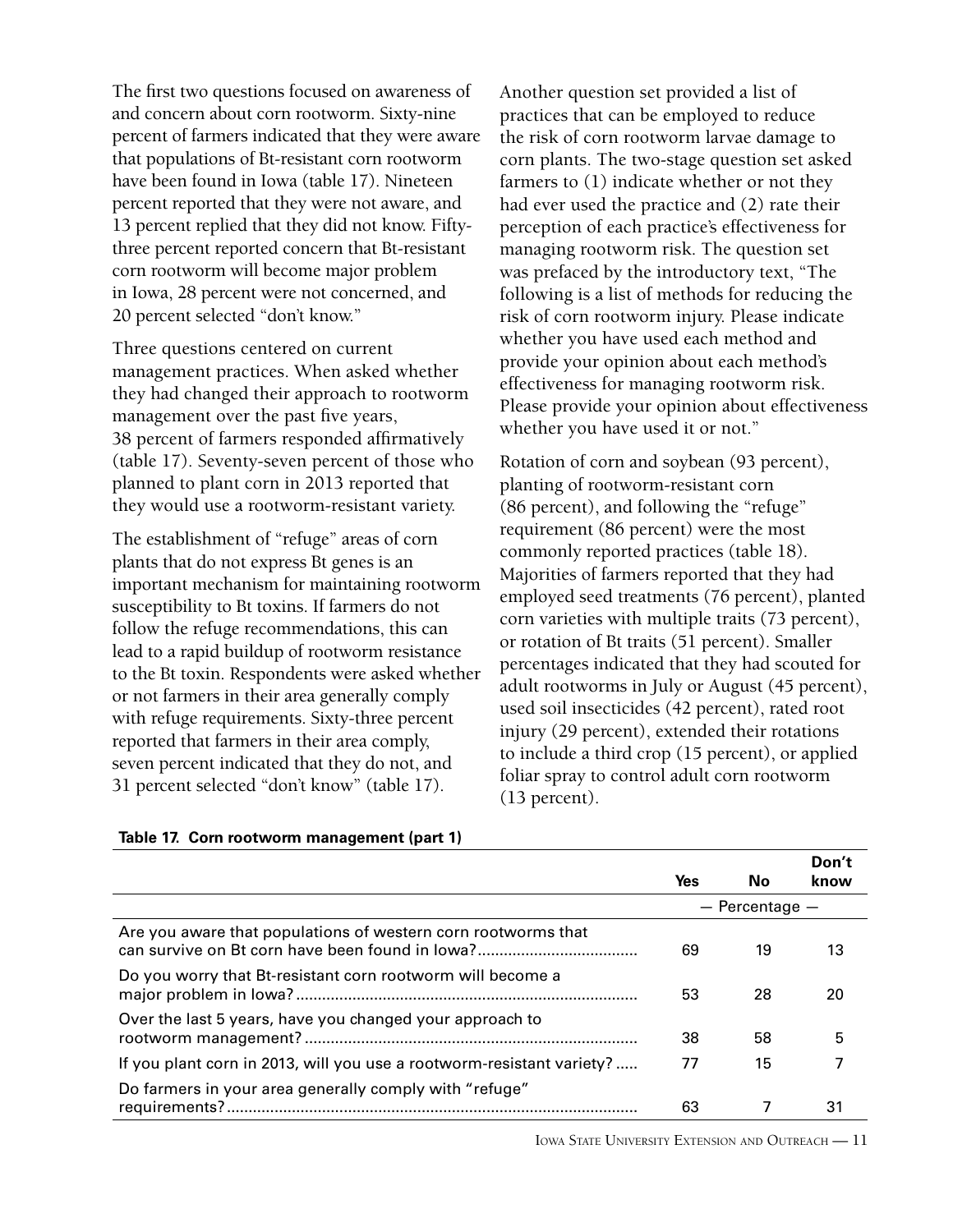|                                                                      | Have you used the<br>practice? |                    | How effective do you think the practice is? |                            |                    |                          |               |
|----------------------------------------------------------------------|--------------------------------|--------------------|---------------------------------------------|----------------------------|--------------------|--------------------------|---------------|
|                                                                      | Yes                            | No                 | <b>Not</b><br>effective<br>at all           | Some-<br>what<br>effective | <b>Effective</b>   | <b>Verv</b><br>effective | Don't<br>know |
|                                                                      |                                | $-$ Percentage $-$ |                                             |                            | $-$ Percentage $-$ |                          |               |
| Rotating corn and soybean                                            | 93                             | 7                  | $\Omega$                                    | 8                          | 41                 | 48                       | 4             |
| Planting rootworm resistant corn                                     | 86                             | 14                 | 0                                           | 11                         | 48                 | 34                       | 7             |
| Following the "refuge" requirement                                   | 86                             | 14                 | $\overline{2}$                              | 18                         | 38                 | 26                       | 16            |
|                                                                      | 76                             | 24                 | $\overline{2}$                              | 24                         | 44                 | 18                       | 11            |
| Using a corn variety/hybrid with                                     | 73                             | 27                 | 1                                           | 17                         | 48                 | 21                       | 13            |
|                                                                      | 51                             | 49                 | 1                                           | 17                         | 41                 | 16                       | 24            |
| Scouting adult rootworms in July/                                    | 45                             | 55                 | $\overline{2}$                              | 23                         | 36                 | 14                       | 25            |
|                                                                      | 42                             | 58                 |                                             | 12                         | 43                 | 29                       | 17            |
|                                                                      | 29                             | 72                 | 3                                           | 22                         | 29                 | 9                        | 36            |
| Extended rotation of a third crop in<br>addition to corn and soybean | 15                             | 85                 | 3                                           | 14                         | 27                 | 23                       | 33            |
| Foliar spray for adult corn rootworm                                 | 13                             | 87                 | $\overline{2}$                              | 21                         | 28                 | 10                       | 38            |

<span id="page-11-0"></span>**Table 18. Corn rootworm management (part 2)**

The two most commonly used strategies for preventing injury to corn by rootworm larvae were also rated as the most effective. Rotation of corn and soybean was rated as effective or very effective by 89 percent of farmers, followed by planting of rootwormresistant corn (82 percent effective/very effective) (table 18). Use of a soil insecticide was rated as effective or very effective by 72 percent of respondents, followed by corn varieties with different traits (69 percent), the refuge requirement (64 percent), seed treatments (62 percent), rotating Bt traits (57 percent), including a third crop in the rotation (50 percent), and scouting for adult rootworms (50 percent). Practices that were rated as effective or very effective by smaller proportions of farmers were foliar spray for adult rootworms (38 percent) and rating root injury (38 percent).

## Soil Health

It is increasingly understood that soil is a living system, and that maintaining or improving soil health is imperative for the long-term sustainability of agriculture.<sup>10</sup> The 2013 survey included several sets of questions on soil health. Two of the question sets had been asked in the 1993 Farm Poll survey, which allows for comparisons across the two decades.

The first set of questions examined farmers' beliefs about the trajectory of soil health at the global, national, and local levels. The questions were preceded by the text, "soil health refers to soil quality and the soil's ability to be productive and support life. How is soil quality changing? In general, would you say that soil quality is declining, staying the same, or improving?" Except for at the global level, most Iowa farmers believed that soil health is either remaining the same or improving. The percentage of respondents who felt that soil health was stable or improving ranged from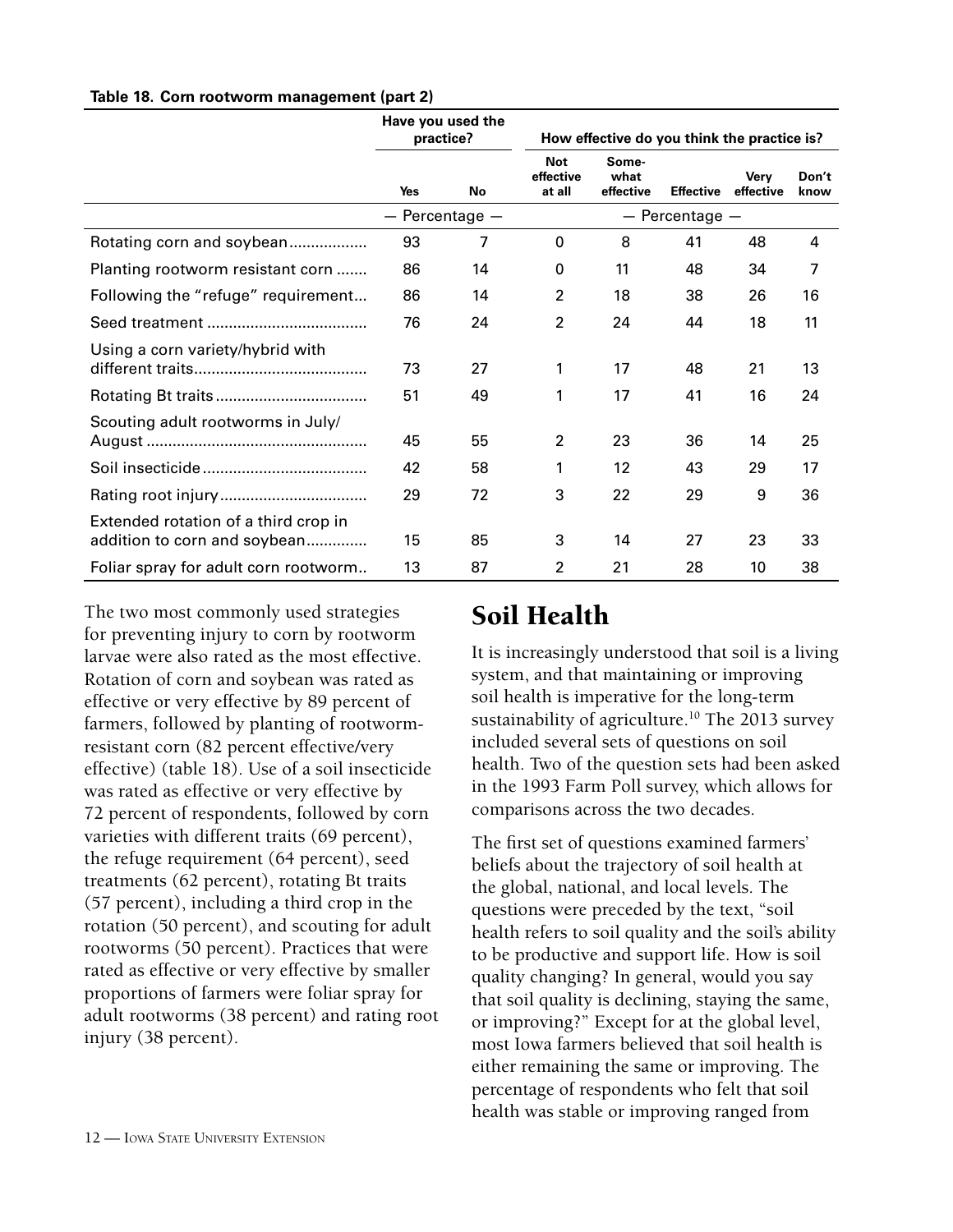47 percent for "worldwide," to 91 percent for "on your farm" in 2013 (table 19).

Comparison of 1993 and 2013 responses show similar ratings, but with slightly more optimism about larger geographic scales and slightly less optimism about more local levels (table 19). For example, the percentage of farmers who believed that soil health is remaining the same or improving worldwide increased from 43 percent in 1993 to 47 percent in 2013. On the other hand, the proportion of farmers who believed that soil health in their county is stable or improving declined from 83 percent in 1993 to 78 percent in 2013.

A second set of questions focused on indicators that are used to judge the health of soils. Farmers were provided with a list of 14 different characteristics that can be used to assess soil health and asked to rate the importance that they place on each when they evaluate the health of soils. Nine of these items were also provided in 1993. It is important to note that (1) the 1993 question set used the phrase "quality of the soil" rather than "soil health" and (2) the response categories in 2013 contained a "don't know" option that was not included in 1993, so comparisons between the

two surveys must be made with some caution. Results for 2013 are presented first, then comparisons with 1993 are discussed.

The most highly rated characteristic in 2013 was moisture holding capacity, with 79 percent of farmers rating this characteristic as a very important indicator of soil health (table 20). Amount of organic matter was a close second in importance, with 76 percent of farmers rating it as very important. Four other characteristics were rated as very important by more than 70 percent of farmers in 2013: [degree of] compaction (74 percent), results of soil tests (73 percent), amount of fertilizer needed to attain yield goals (72 percent), and water infiltration rate (71 percent). Sixty-six percent of farmers indicated that soil texture is a very important characteristic when judging soil health. Presence of earthworms was selected as very important by 63 percent, while crop residue decomposition rate was seen as very important by 56 percent.

A number of other characteristics received lower ratings. Bulk density and the presence of macropores were rated as very important indicators of soil health by just 38 percent of farmers (table 20). Following in perceived importance were the color of the soil

|                |      | ls<br><b>Declining</b> | Remaining<br><b>Same</b> | ls<br><b>Improving</b> |
|----------------|------|------------------------|--------------------------|------------------------|
|                |      |                        | $-$ Percentage $-$       |                        |
| Worldwide      | 1993 | 58                     | 34                       | 9                      |
|                | 2013 | 53                     | 37                       | 10                     |
| In the U.S.    | 1993 | 31                     | 41                       | 28                     |
|                | 2013 | 30                     | 46                       | 24                     |
| In Iowa        | 1993 | 21                     | 35                       | 44                     |
|                | 2013 | 24                     | 38                       | 38                     |
| In your county | 1993 | 18                     | 35                       | 48                     |
|                | 2013 | 21                     | 38                       | 40                     |
| On your farm   | 1993 | 9                      | 35                       | 57                     |
|                | 2013 | 9                      | 36                       | 55                     |

**Table 19. Perceived trajectory of soil health, global to local**

Iowa State University Extension — 13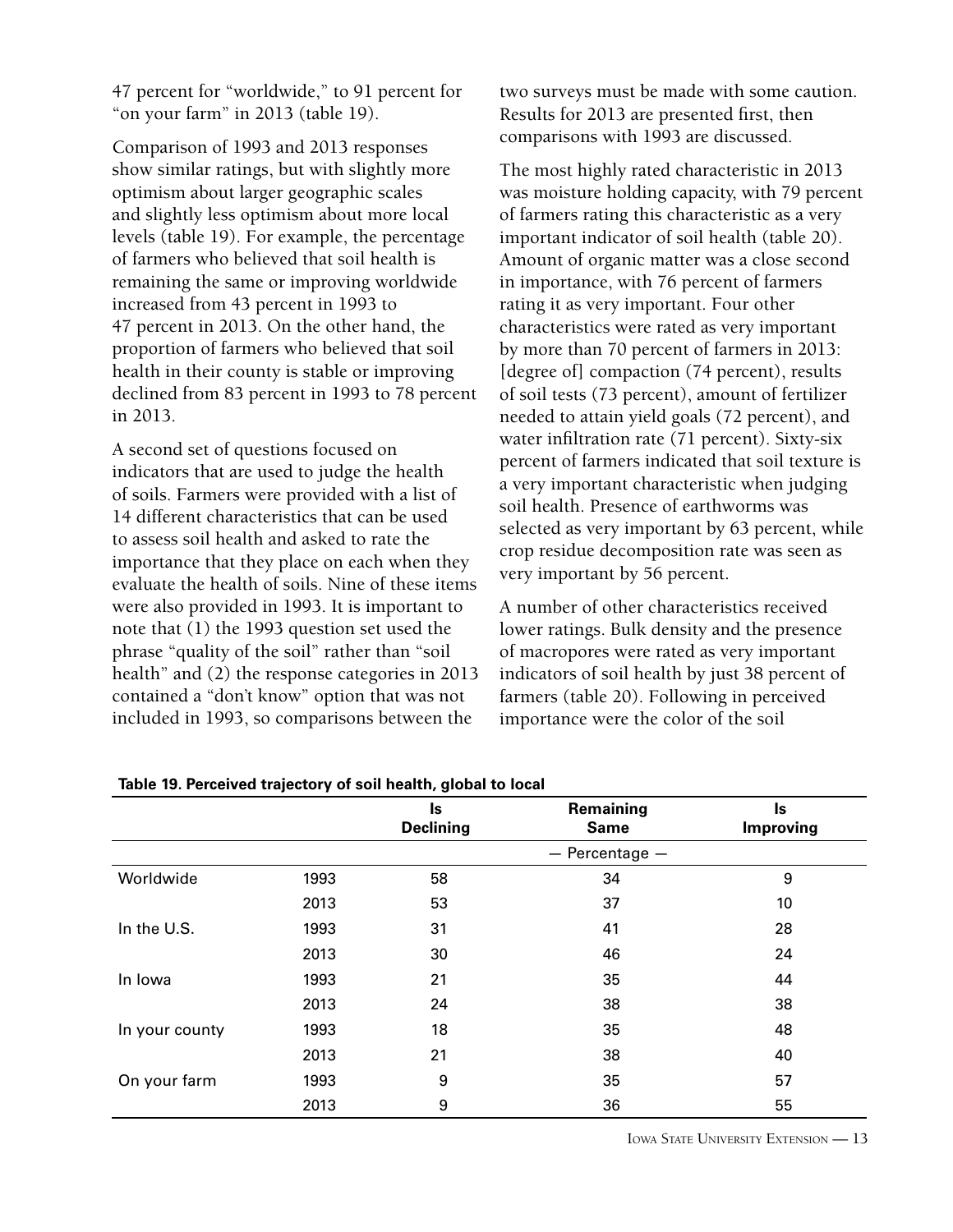|                                          |      | Not at all<br>important   | Not very<br>important | Moderately<br>important   | Very<br>important | Don't<br>know  |
|------------------------------------------|------|---------------------------|-----------------------|---------------------------|-------------------|----------------|
|                                          |      |                           |                       | $-$ Percentage $-$        |                   |                |
| Moisture holding capacity                | 1993 | 0                         | $\overline{2}$        | 31                        | 67                |                |
|                                          | 2013 | 1                         | 1                     | 14                        | 79                | 5              |
| Amount of organic matter                 | 1993 | 1                         | 5                     | 48                        | 47                |                |
| ("Visible organic matter")               | 2013 | 1                         | 1                     | 17                        | 76                | 6              |
| Compaction                               | 1993 | 1                         | 4                     | 36                        | 59                |                |
|                                          | 2013 | 1                         | $\overline{2}$        | 18                        | 74                | 6              |
| Results of soil test                     | 1993 | 0                         | 4                     | 37                        | 59                |                |
|                                          | 2013 | 1                         | $\overline{2}$        | 17                        | 73                | $\overline{7}$ |
| Amount of fertilizer required to produce | 1993 |                           |                       | $-$ Not asked in 1993 $-$ |                   |                |
| targeted yields                          | 2013 | $\overline{c}$            | $\mathfrak{p}$        | 19                        | 72                | 6              |
| Water infiltration rate                  | 1993 |                           |                       | $-$ Not asked in 1993 $-$ |                   |                |
|                                          | 2013 | 1                         | $\mathbf{1}$          | 20                        | 71                | 8              |
| Texture of the soil                      | 1993 | 1                         | $\overline{2}$        | 44                        | 53                |                |
|                                          | 2013 | 1                         | $\overline{2}$        | 26                        | 66                | 5              |
| Presence of earthworms                   | 2013 | 1                         | $\overline{2}$        | 29                        | 63                | 6              |
|                                          | 1993 | 1                         | 6                     | 44                        | 50                |                |
| Crop residue decomposition rate          | 1993 |                           |                       | $-$ Not asked in 1993 $-$ |                   |                |
|                                          | 2013 | 1                         | $\overline{2}$        | 33                        | 56                | 8              |
| <b>Bulk density</b>                      | 1993 |                           |                       | $-$ Not asked in 1993 $-$ |                   |                |
|                                          | 2013 | 1                         | 3                     | 36                        | 38                | 21             |
| Presence of macropores                   | 1993 | $-$ Not asked in 1993 $-$ |                       |                           |                   |                |
|                                          | 2013 | 1                         | 3                     | 29                        | 38                | 28             |
| Color of the soil                        | 1993 | 4                         | 21                    | 51                        | 25                |                |
|                                          | 2013 | $\overline{2}$            | 12                    | 45                        | 36                | 6              |
| Plant vitality/tissue tests              | 1993 | $-$ Not asked in 1993 $-$ |                       |                           |                   |                |
|                                          | 2013 | $\overline{2}$            | 8                     | 38                        | 35                | 17             |
| Smell of the soil                        | 1993 | 6                         | 30                    | 44                        | 20                |                |
|                                          | 2013 | 3                         | 15                    | 37                        | 34                | 10             |

#### **Table 20. When you judge soil health, how important are the following characteristics?**

(36 percent very important), plant vitality/ tissue tests (35 percent very important), and the smell of the soil (34 percent very important). It is notable that substantial proportions of farmers indicated that they could not rate how important the presence of macropores (28 percent "don't know") or bulk density (21 percent "don't know") are to assessing of soil health, suggesting that some farmers are unfamiliar with the terms.

While the levels of importance placed on the various characteristics tended to be lower in 1993 than in 2013 (perhaps due to the differences in phrasing of the introductory statement), the importance that farmers placed on some characteristics relative to others was practically identical. Among the nine indicators that were included in both years, the order of importance was the same for eight of them (table 20). The only item that was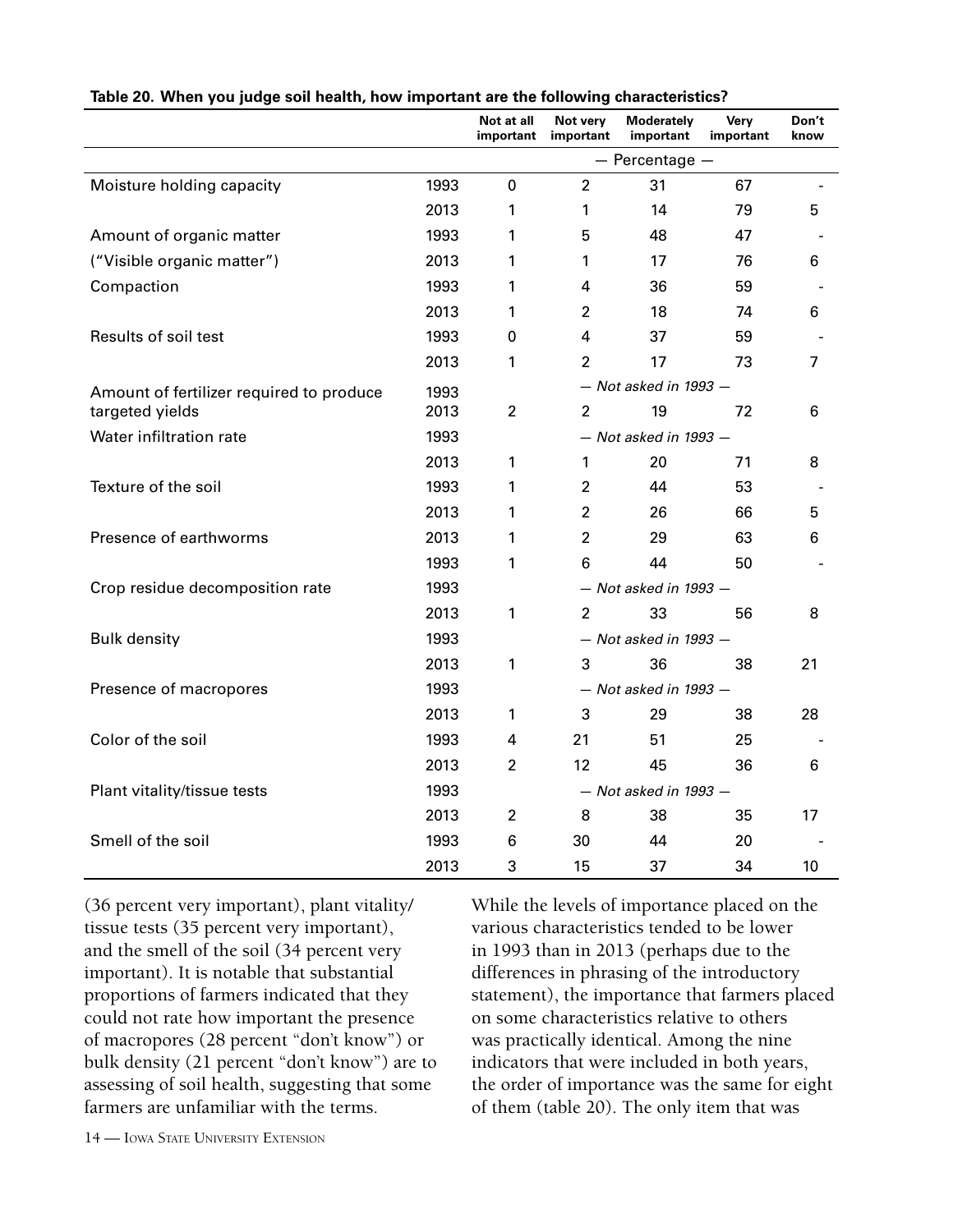|                                  | Not familiar   | <b>Familiar with</b><br>term, but |                    |      |      | Very |                  |
|----------------------------------|----------------|-----------------------------------|--------------------|------|------|------|------------------|
|                                  | with term      | don't know                        | Poor               | Fair | Good | good | <b>Excellent</b> |
|                                  |                |                                   | $-$ Percentage $-$ |      |      |      |                  |
| Overall health of the soil       | 1              | 5                                 | 1                  | 15   | 47   | 27   | 5                |
| Percent organic matter           | 3              | 8                                 | 2                  | 17   | 41   | 26   | 5                |
|                                  | $\overline{2}$ | 8                                 | 2                  | 16   | 41   | 26   | 5                |
| Soil test phosphorus             | $\overline{2}$ | 10                                | 3                  | 15   | 40   | 25   | 5                |
|                                  | 3              | 9                                 | 3                  | 15   | 41   | 25   | 5                |
| Available water capacity         | 5              | 10                                | 5                  | 16   | 39   | 21   | 5                |
| Presence of earthworms and other |                |                                   |                    |      |      |      |                  |
| beneficial soil organisms        | 2              | 11                                | 7                  | 22   | 34   | 19   | 6                |
| Water infiltration rate          | 7              | 10                                | 3                  | 16   | 40   | 20   | 4                |
|                                  | 3              | 11                                | 3                  | 17   | 47   | 17   | 3                |
|                                  | 17             | 13                                | $\overline{2}$     | 17   | 34   | 14   | 3                |
|                                  | 24             | 14                                | 1                  | 12   | 35   | 13   | 2                |
| Presence of macropores           | 27             | 19                                | 3                  | 13   | 25   | 11   | 3                |

**Table 21. Assessment of soil health indicators, in general, for all land farmed**

rated differently was organic matter, and this difference was likely due to shifts in wording from "visible organic matter" in 1993 to "amount of organic matter" in 2013.

A third question set asked farmers to rate the current condition of the soils they farm on a series of soil health and fertility indicators that were selected in consultation with soil health experts from the USDA Natural Resources Conservation Service. Farmers were provided with the introductory text, "The following are different measures of soil health. Considering all of the land you farm, on average what is the current condition of the soil for each measure?" and asked to rate the land that they farm on each indicator on a five-point scale from poor to excellent. Farmers were also provided with "not familiar with term" and "familiar with term but don't know" options.

"Good" was the most common response for nearly all of the items (table 21). Percent organic matter was the highest-rated item, with 79 percent of farmers rating their current condition on this variable as good or better. Several other items received similar scores:

current levels of soil PH, soil test phosphorus, potassium, available water capacity, and water infiltration rate were all rated as good, very good or excellent by at least 60 percent of farmers. Presence of earthworms and other beneficial soil organisms, bulk density, and aggregate stability were rated as good or better by between 50 and 59 percent of farmers. Presence of macropores received the lowest rating, at 39 percent good or better. Results for an item rating the overall health of the soil showed that 79 percent of Farm Poll respondents believe that the soils they farm are in good, very good, or excellent health.

Lower-rated items had higher percentages of farmers who indicated that they were either unfamiliar with the terms or familiar with the terms but did not know the current status of their soils (table 21). Items for which substantial numbers of farmers indicated unfamiliarity or lack of knowledge of current status included bulk density (30 percent), aggregate stability (38 percent) and presence of macropores (46 percent).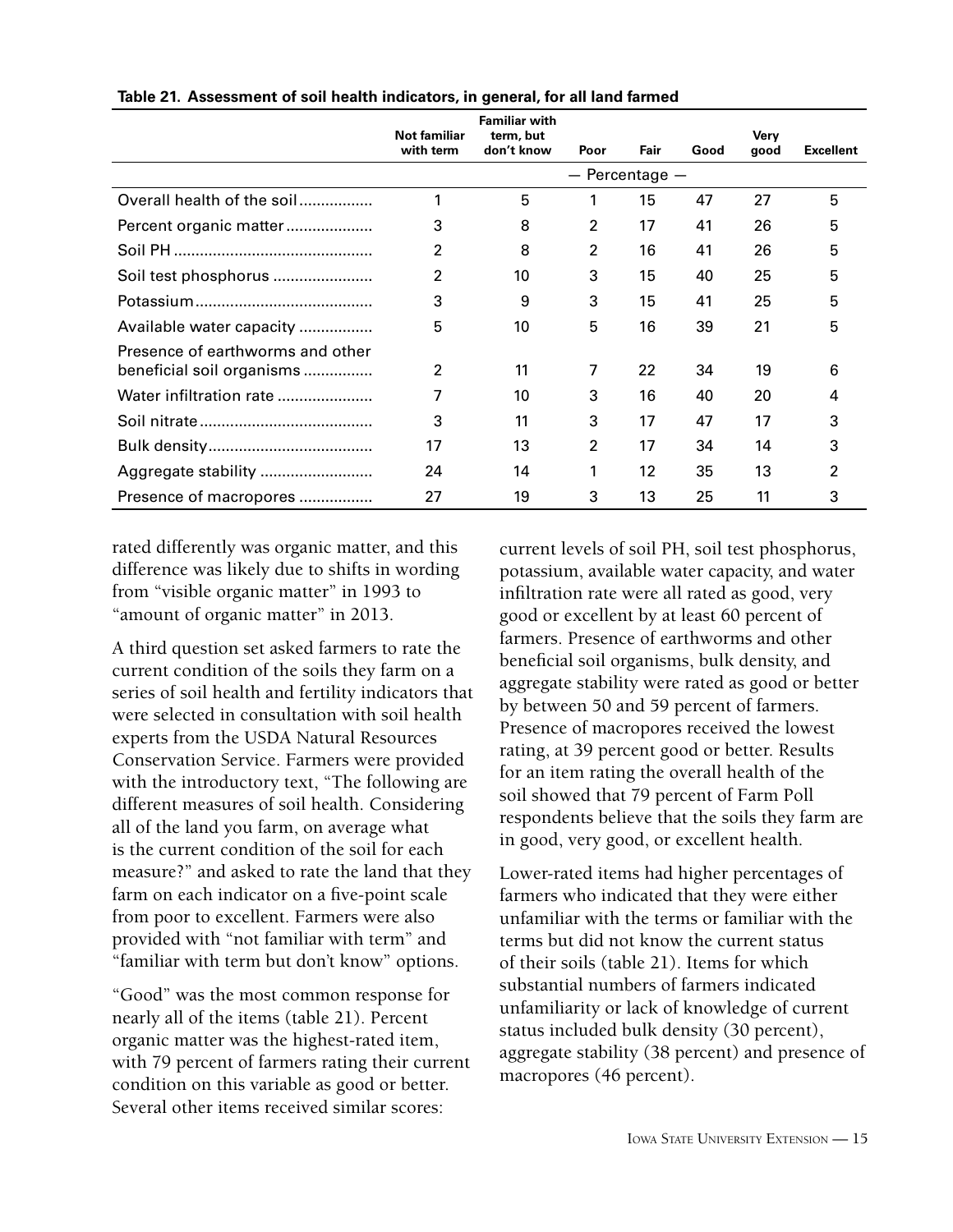# <span id="page-15-0"></span>Soil Compaction

As farm equipment including tractors, combines, and grain carts has become larger and heavier, concern about soil compaction and its impacts on crop yields has increased.<sup>11</sup> A series of questions examined farmers' experience with soil compaction, their level of concern about the issue, and their perspectives on common compaction management techniques. The questions were developed in partnership with the ISU Department of Agricultural and Biosystems Engineering. These questions were asked only of farmers who had planted corn, soybeans, or other row crops in 2012.

## *Size of equipment*

Combine and grain cart axle loads are some of the heaviest on row crop land. Axle loads for larger grain carts, for example, can exceed 75,000 lbs. The size of combine headers, the capacity of combine grain tanks, and the capacity of grain carts are indicative of overall equipment weight, so several questions focused on the size of harvest equipment as indicators of potential to cause soil compaction.

Farmers were first asked to report the header size of the largest combine used to harvest corn in 2012 or the last time they harvested corn. Sixty-one percent of farmers indicated that the largest corn header used was fewer than eight rows (table 22). Twenty-seven percent indicated that an 8-row header was used. Ten percent reported that the corn header employed was 12 rows or larger. Two percent reported that they did not know.

Farmers were also asked to estimate the grain tank size of the largest combine used. Sixteen percent estimated that it had a capacity of less than 150 bushels (table 23). Forty-one percent reported capacity between 151 and 250 bushels. Twenty-five percent estimated between 251 and 300 bushels, and 14 percent 301 bushels or more. Five percent did not know.

**Table 22. Combine size, as indicated by number of corn header rows**

|                   | Percent |
|-------------------|---------|
| Fewer than 8 rows | 61      |
|                   | 27      |
|                   |         |
|                   |         |
|                   |         |

#### **Table 23. Combine size, as indicated by grain tank capacity**

|                       | Percent |
|-----------------------|---------|
| Less than 150 bushels | 16      |
| 151 to 250 bushels    | 41      |
| 251 to 300 bushels    | 25      |
| 301 bushels or more   | 14      |
| Don't know            | 5       |
|                       |         |

Capacity of the largest wagons or carts used to haul grain was also measured. Twenty-eight percent of farmers used carts that hold less than 400 bushels, 33 percent reported cart capacity between 401 and 600, and 19 percent reported between 601 and 800 bushel capacity (table 24). Ten percent reported using grain hauling equipment with between 801 and 1000 bushel capacity, four percent used carts that can haul between 1001 and 1200 bushels, and one percent reported capacity of greater than 1201. Six percent did not know. Thirtyeight percent used semi-trailers to haul grain from their fields.

| Table 24. Capacity of largest grain wagons or |
|-----------------------------------------------|
| carts used to haul grain from fields          |

|                      | Percent |
|----------------------|---------|
|                      | 28      |
|                      | 33      |
| 601 to 800 bushels   | 19      |
| 801 to 1000 bushels  | 10      |
| 1001 to 1200 bushels | 4       |
| 1201 or more bushels | 1       |
|                      | ิค      |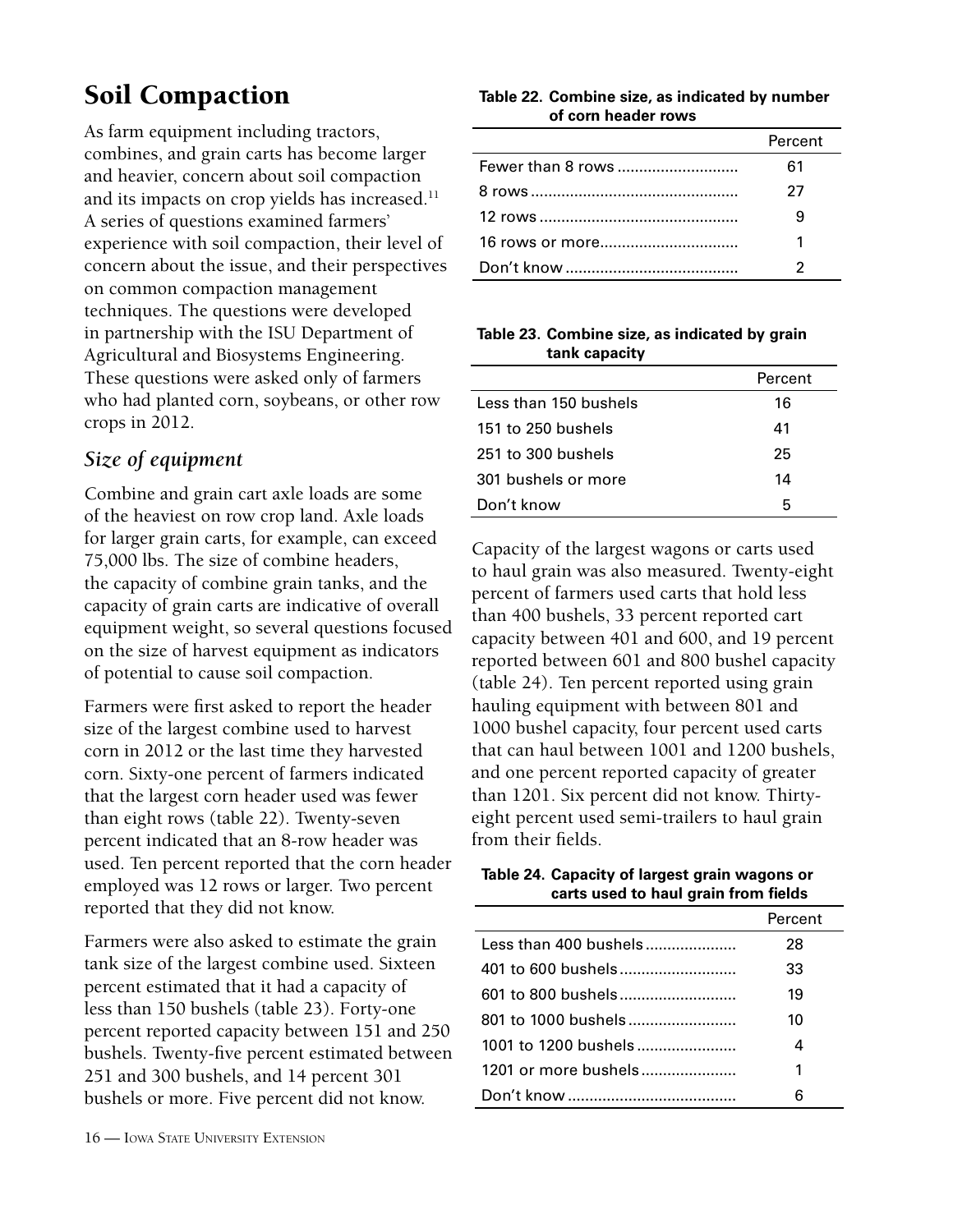#### **Table 25. Estimated average annual impact of soil compaction on corn yield**

|                                     | 16 |
|-------------------------------------|----|
| I have soil compaction but there is | 33 |
|                                     | 25 |
|                                     | 20 |
|                                     | 6  |
|                                     |    |

### *Impact of soil compaction*

Respondents were asked to consider all of the land that they farm and "estimate the average annual impact of soil compaction on corn yield over the past five years." Sixteen percent reported that they do not have soil compaction, and an additional 33 percent indicated that they have soil compaction issues but that there is negligible effect on yields (table 25). Twentyfive percent estimated yield loss of less than two bushels per acre. Twenty percent estimated

losses of between two and five bushels per acre. Six percent estimated yield loss of between 5 and 10 bushels, and two percent reported annual losses greater than 10 bushels an acre.

## *Perspectives on management of soil compaction*

Most farmers (75 percent) agreed or strongly agreed that they are concerned about the impact of heavy machinery on soil health. A similar proportion (71 percent) agreed that they are

|                                                                                                        | <b>Strongly</b> |                |                    |       | <b>Strongly</b> |
|--------------------------------------------------------------------------------------------------------|-----------------|----------------|--------------------|-------|-----------------|
|                                                                                                        | disagree        |                | Disagree Uncertain | Agree | agree           |
|                                                                                                        |                 |                | $-$ Percentage $-$ |       |                 |
| Lconsider the soil moisture content in fields as I<br>plan fieldwork in order to avoid soil compaction | 0               | $\overline{2}$ | 7                  | 59    | 32              |
| I am concerned about the impact of heavy                                                               | 1               | 8              | 17                 | 59    | 16              |
| I am concerned about the impact of soil                                                                | $\overline{2}$  | 14             | 14                 | 55    | 16              |
| Wheel traffic pattern control is an effective way to                                                   | 1               | 5              | 30                 | 58    | 7               |
| Removal of crop residue increases soil c                                                               | 1               | 10             | 29                 | 49    | 11              |
| No-till is an effective means of reducing soil                                                         | 3               | 11             | 30                 | 44    | 13              |
| Fall tillage is an important soil compaction<br>management strategy for my operation                   | 13              | 18             | 14                 | 45    | 10              |
| I consider the weight of agricultural machinery as<br>I make decisions on new equipment purchases      | 3               | 17             | 30                 | 42    | 9               |
| I believe that winter freeze and thaw and summer<br>shrink and swell are sufficient to address soil    |                 |                |                    |       |                 |
|                                                                                                        | 3               | 21             | 29                 | 41    | 6               |

#### **Table 26. Farmer perspectives on soil compaction**

Iowa State University Extension — 17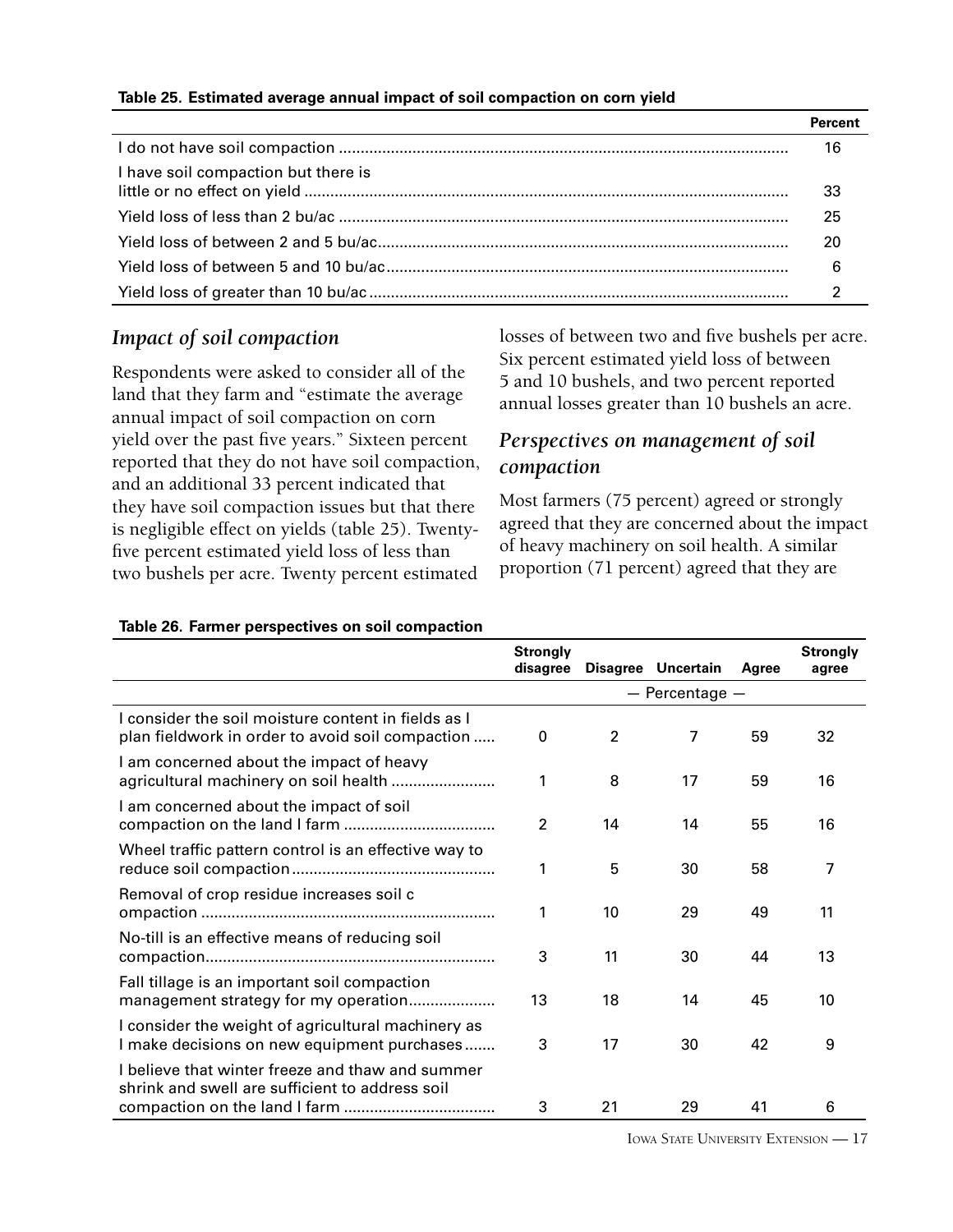concerned about soil compaction on the land that they farm. Half of respondents agreed or strongly agreed that they consider the weight of equipment when making purchasing decisions.

Several questions focused on potential compaction management strategies. The amount of moisture in the soil is a major soil compaction mediating factor, and 91 percent of farmers indicated that they attempt to avoid compaction by taking soil moisture content into account as they plan fieldwork (table 26). Sixty-five percent agreed that the best management practice "wheel traffic pattern

#### **Table 27. Methods used to determine presence of soil compaction issues**

|                                                                       | % $\checkmark$ ed |
|-----------------------------------------------------------------------|-------------------|
|                                                                       | 75                |
| Evaluation of plant growth during                                     | 59                |
|                                                                       | 24                |
| Use a penetrometer or other metal<br>rod to determine soil resistance | 21                |

control" is an effective means of reducing soil compaction. Sixty percent of respondents agreed that removal of crop residue can lead to increased soil compaction. Fifty-seven percent agreed that no-till is an effective way to reduce compaction. On the other hand, 55 percent of farmers indicated that fall tillage is an important compaction management strategy for their operation. Forty-seven percent indicated that winter freeze and thaw and summer shrink and swell are sufficient to address soil compaction on the land they farm.

Finally, farmers were asked to indicate if they use any or all of several methods that can be employed to determine whether soil compaction is an issue. Seventy-five percent report that they use "simple observation" (table 27). Fifty-nine percent use evaluation of plant growth as an indicator of soil compaction. Twenty-four percent reported that they dig the root system, and 21 percent use a penetrometer or other metal rod to measure soil resistance.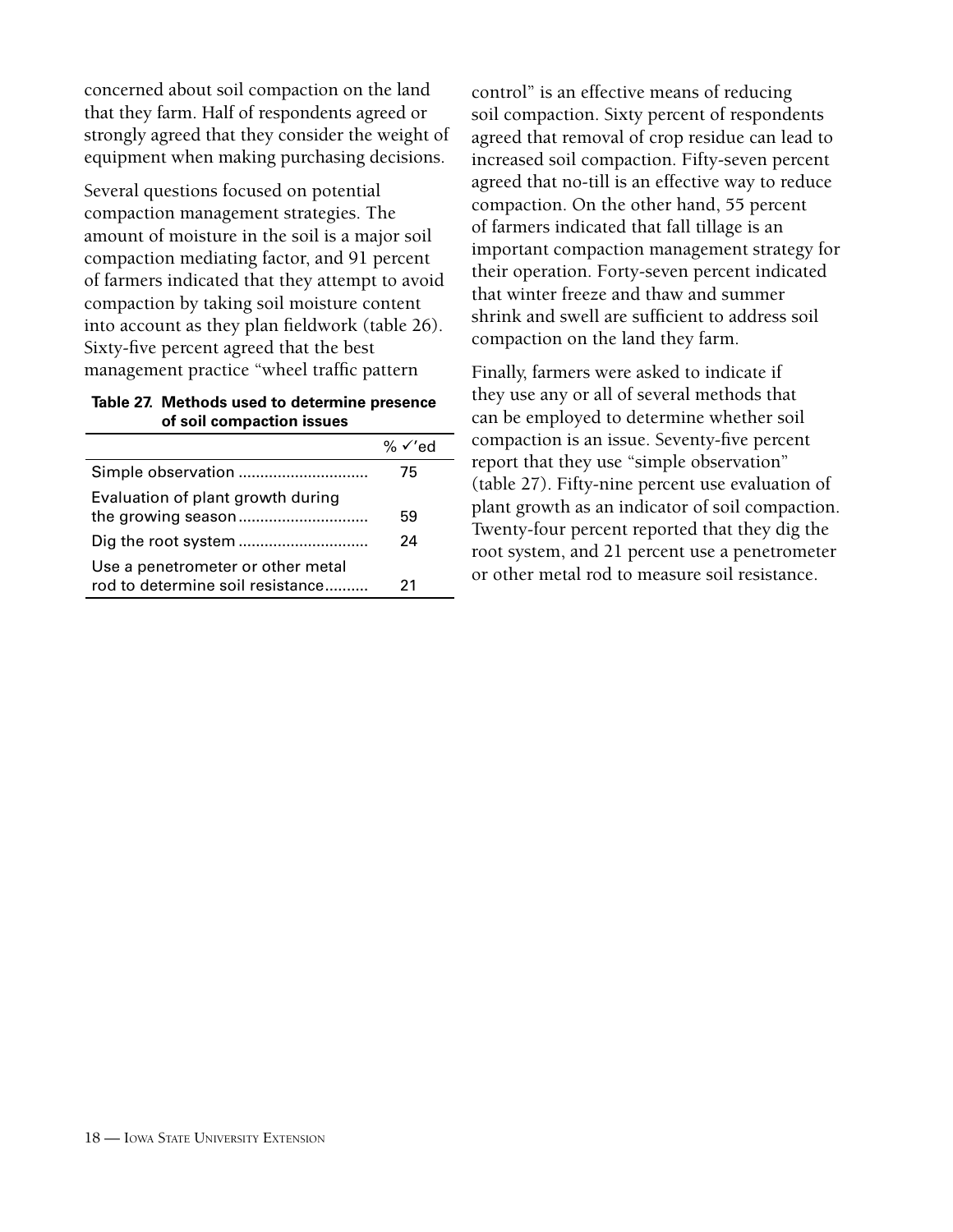# <span id="page-18-0"></span>References

<sup>1</sup> Rogovska, N. and R.M. Cruse. 2011. "Climate Change Consequences for Agriculture in Iowa." in Climate Change Impacts on Iowa 2010. Des Moines, IA: Office of Energy Independence. Available at http://www.iowadnr.gov/portals/idnr/uploads/air/environment/climatechange/ complete\_report.pdf

<sup>2</sup> Hatfield, J. L., D. Ort, A. M. Thomson, D. Wolfe, R. C. Izaurralde, K. J. Boote, B. A. Kimball, and L. H. Ziska. 2011. "Climate Impacts on Agriculture: Implications for Crop Production." Agronomy Journal 103:351-370. Available at https://www.agronomy.org/publications/aj/ pdfs/103/2/351

3 Walthal, C.L., J. Hatfield, P. Backlund, L. Lengnick, E. Marshall, M. Walsh, S. Adkins, M. Aillery, E.A. Ainsworth, C. Ammann, C.J. Anderson, I. Bartomeus, L.H. Baumgard, F. Booker, B. Bradley, D.M. Blumenthal, J. Bunce, K. Burkey, S.M. Dabney, J.A. Delgado, J. Dukes, A. Funk, K. Garrett, M. Glenn, D.A. Grantz, D. Goodrich, S. Hu, R.C. Izaurralde, R.A.C. Jones, S-H. Kim, A.D.B. Leaky, K. Lewers, T.L. Mader, A. McClung, J. Morgan, D.J. Muth, M. Nearing, D.M. Oosterhuis, D. Ort, C. Parmesan, W.T. Pettigrew, W. Polley, R. Rader, C. Rice, M. Rivington, E. Rosskopf, W.A. Salas, L.E. Sollenberger, R. Srygley, C. Stockle, E.S. Takle, D. Timlin, J.W. White, R. Winfree, L. Wright Morton, and L.H. Ziska. 2012. Climate Change and Agriculture in the United States: Effects and Adaptation. Washington, D.C.: USDA. Available at http://www.usda.gov/oce/climate\_change

4 Statistical significance is the probability that differences between group averages are due to chance. Unless otherwise indicated, the threshold level of significance used in this report is .05, meaning that there is a five percent or less probability that differences are due to chance.

5 USEPA. (2013). Inventory of U.S. greenhouse gas emissions and sinks: 1990-2011. Washington, DC: US Environmental Protection Agency. Available at http://www.epa.gov/climatechange/ ghgemissions/

6 Iowa Department of Natural Resources. 2012. 2011 Iowa statewide greenhouse gas emissions inventory report. Des Moines: Iowa Department of Natural Resources. Available at http://www. iowadnr.gov/portals/idnr/uploads/air/insidednr/ghgemissions/2011\_ghg\_inv.pdf

7 The Farmland Ownership and Tenure in Iowa survey is one of the few research efforts that focuses on rented land. The 2007 report can be found at: http://www.extension.iastate.edu/ publications/pm1983.pdf

8 For comprehensive resources on weed management, please visit http://www.weeds.iastate.edu/.

9 For more information on western corn rootworm, see http://www.ent.iastate.edu/dept/faculty/ hodgson/files/ul/CRW%20management%202012%20final.pdf

<sup>10</sup> For more information on soil health, see http://www.nrcs.usda.gov/wps/portal/nrcs/main/ national/soils/health/

<sup>11</sup> For more information on management of soil compaction, see http://www.extension.iastate. edu/publications/pm1901b.pdf